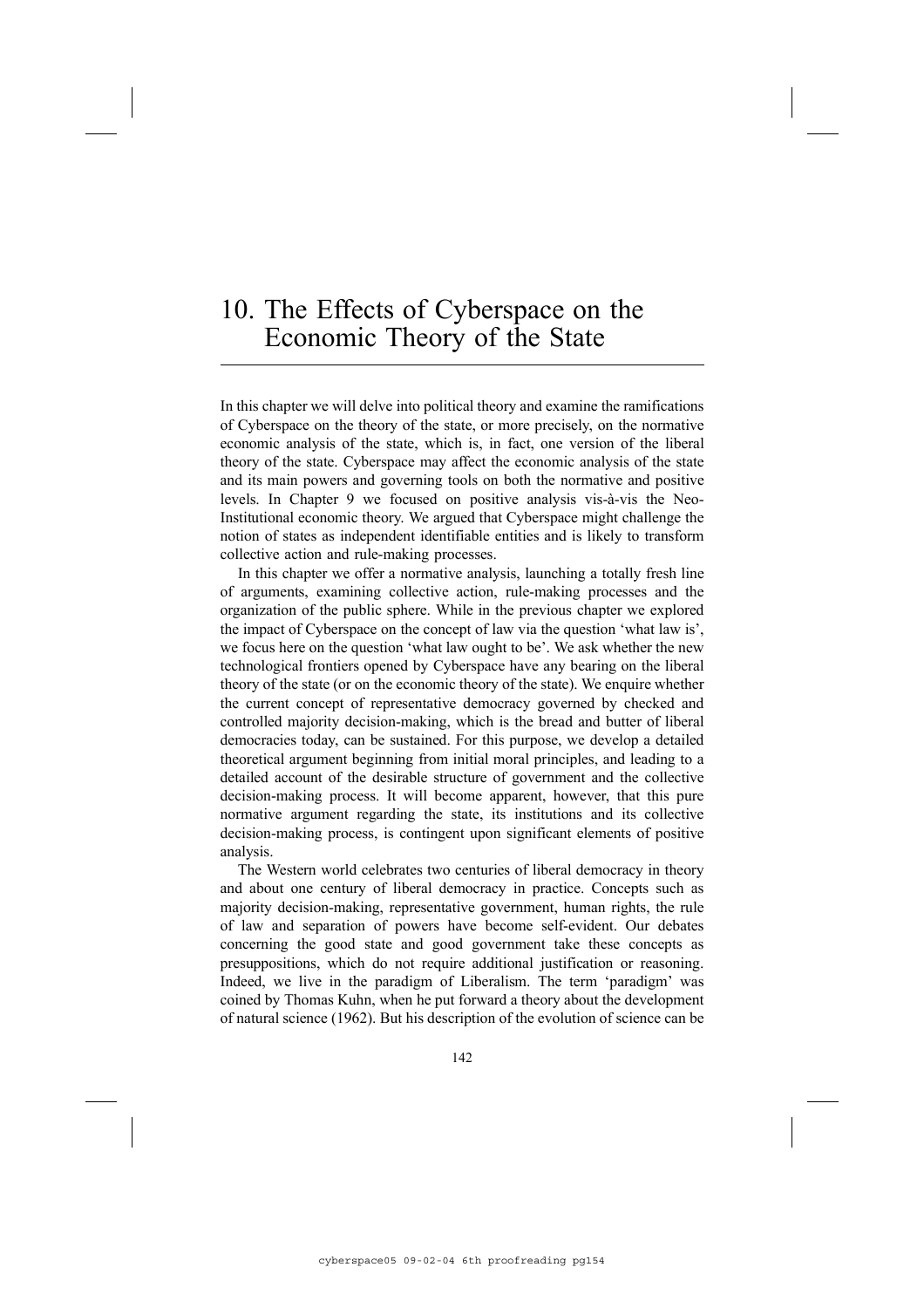#### The Effects of Cyberspace on the Economic Theory of the State  $1/12$

extended to the way we think about normative issues, about practical laws rather than merely theoretical ones.

The current political theory discourse is conducted within the boundaries of the Liberal paradigm. The current debate is based on a set of presuppositions, which was left unchecked through the past 100 years. The paradigm of Liberalism, which is the result of the Enlightenment, as well as technological breakthroughs of the modern era (such as the invention of the printing press), has been shaken by the technological revolution of the last decade. This chapter examines whether Cyberspace requires a paradigmatic shift in our thinking about collective action, the public sphere and the state.

We begin with a brief history of economic analysis of the theory of the state, followed by mapping the normative sources of such theories. Subsequently, we construct a fresh skeleton argument for a theory of the state, based on the consensus leading normative principle, and in light of the effects Cyberspace may have on the various links in this argument.

# 1. ECONOMIC ANALYSIS AND THE THEORY OF **THE STATE**

Since the 18<sup>th</sup> century works of Borda (1781) and Condorcet ([1785] 1955) on majority decision-making, the economic approach can be viewed as having a stake in analyzing the 'state', its organs and its tools conducting and coordinating the activity in the public sphere. Public Choice is the major branch of economics that focuses on these issues, as it is interested in economic analysis of non-market decision-making, or in individual decisionmakers as participants in a complex interaction that generates collective decision-making and political outcomes (Mercuro and Medema 1997, p. 84). Ouestions related to the theory of the state are also dealt with in the framework of Game Theory (Baird, Gertner and Picker 1994). Indeed, Hobbes' Leviathan ([1651] 1979) can be regarded as the first game theory-based explanation for the creation of modern states. Likewise, the main stream of Neo-Classical economics on its various branches, or the traditional *Microeconomic* paradigm, in both normative and positive levels of analysis, is also employed as a methodological tool to discuss various questions related to the theory of the state.

On a positive level of analysis, the various economic methodologies aim to explain why institutions are structured the way they are and how these structures affect the outcomes of social or collective choices. On a normative level, different theories offer an ideal model for the structure of government, the division between constitutional and post-constitutional arrangements, the desirable form of separation of powers and related questions. Some of the differences between the models are the result of different starting points with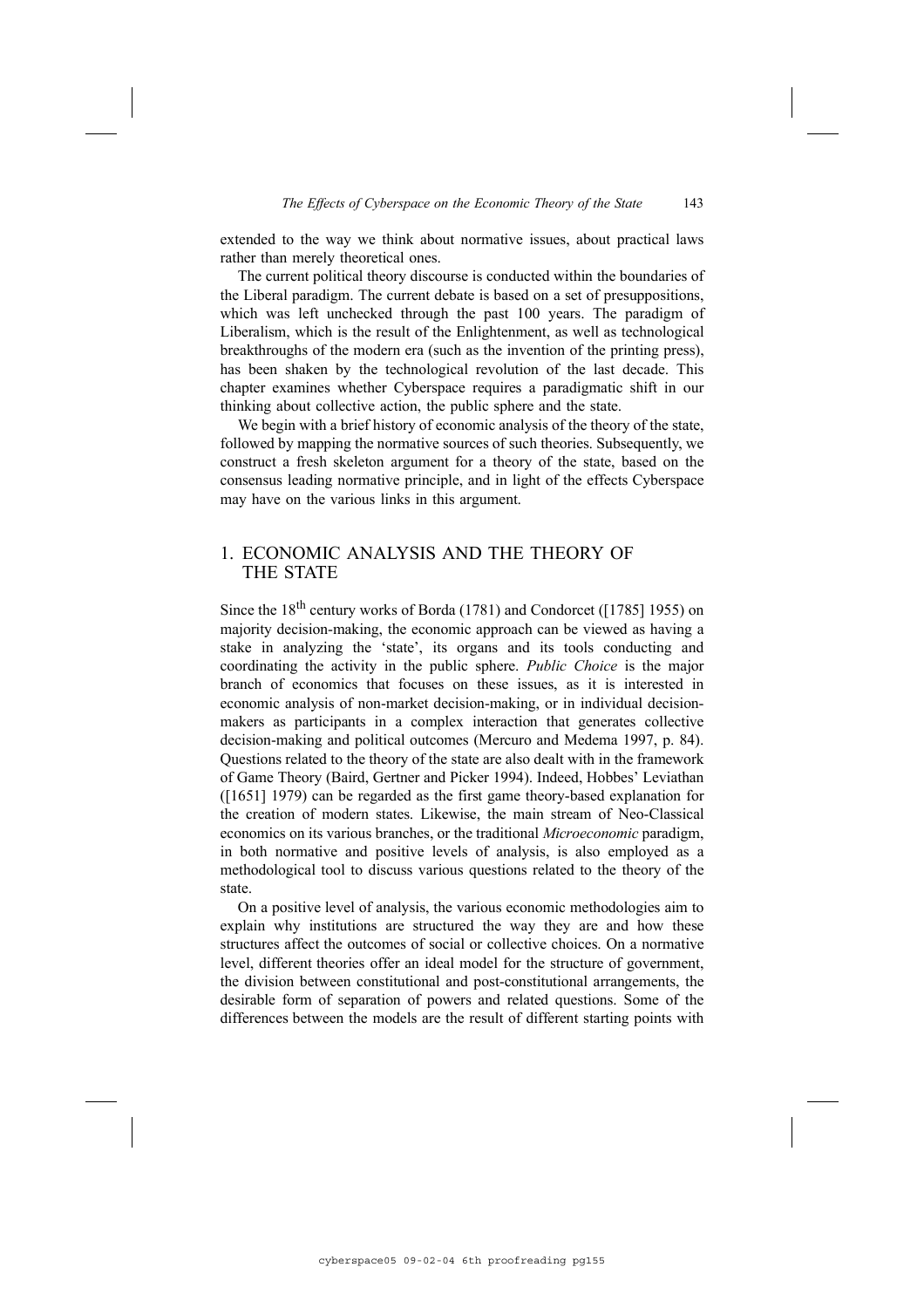regard to the leading moral principles that ought to guide collective action. Thus, most Chicago school law and economics writings aim at wealth maximization as the ultimate normative goal, while most public choice literature is constructed upon the social contract tradition, or its economic equivalent  $-$  the Pareto principle.

The microeconomic analysis of the emergence of the state focuses on possible market failures, which justify central intervention in the market. Such central intervention requires the existence of a state and central government. More particularly, the market failure of public goods is often portrayed as the main rationale for the very establishment of the state (Buchanan 1975, pp. 35–52, on the normative level of analysis; North 1981 on the positive level). One of the major goals of such a creation is to enable economic markets to operate, thus establishing property rights and ensuring that they will not change hands, bypassing the markets. The ability to operate markets is itself a public good which needs a central pre-market intervention in the shape of political entity such as the state. The creation of property rights is also one of the focal points of the contractarian view of the state (Skogh and Stuart 1982).

In recent years Neo-Institutional law and economics is engaged in projects in which the traditional market analysis - microeconomic or welfare economics – is incorporated with the public choice paradigm.<sup>1</sup> The new theoretical and methodological frameworks brought about an increasing interest of the economic approach in the analysis of the public sphere, exemplified by the recent writings on constitutional law and economics (Mueller 1996, Cooter 1999, Voigt 1999). However, it is important to bear in mind that the two branches that are the sources for the new writings – microeconomics theory or the Chicago School Law and Economics, on the one hand, and Public Choice, on the other - have different historical sources and normative backgrounds. We will elaborate on these different exogenous foundations in Section 2.

# 2. MAPPING THE NORMATIVE SOURCES OF THE ECONOMIC THEORY OF THE STATE

Before delving into the details of the economic theory of the state, and the possible effects Cyberspace may have on it, let us sketch a thick brush map of theories of the state, and try to locate the economic theory within this map.

The oldest and still most important debate within jurisprudence (the theory of law) is the debate between Positivist theories of law and Non-Positivist

The new political economics, the new institutional economics, positive political economics and  $\mathbf{1}$ the new economics of organization, can be viewed as some of the sub-branches, or related branches of the new-institutional law and economics. See Mercuro and Medema 1997, ch. 5.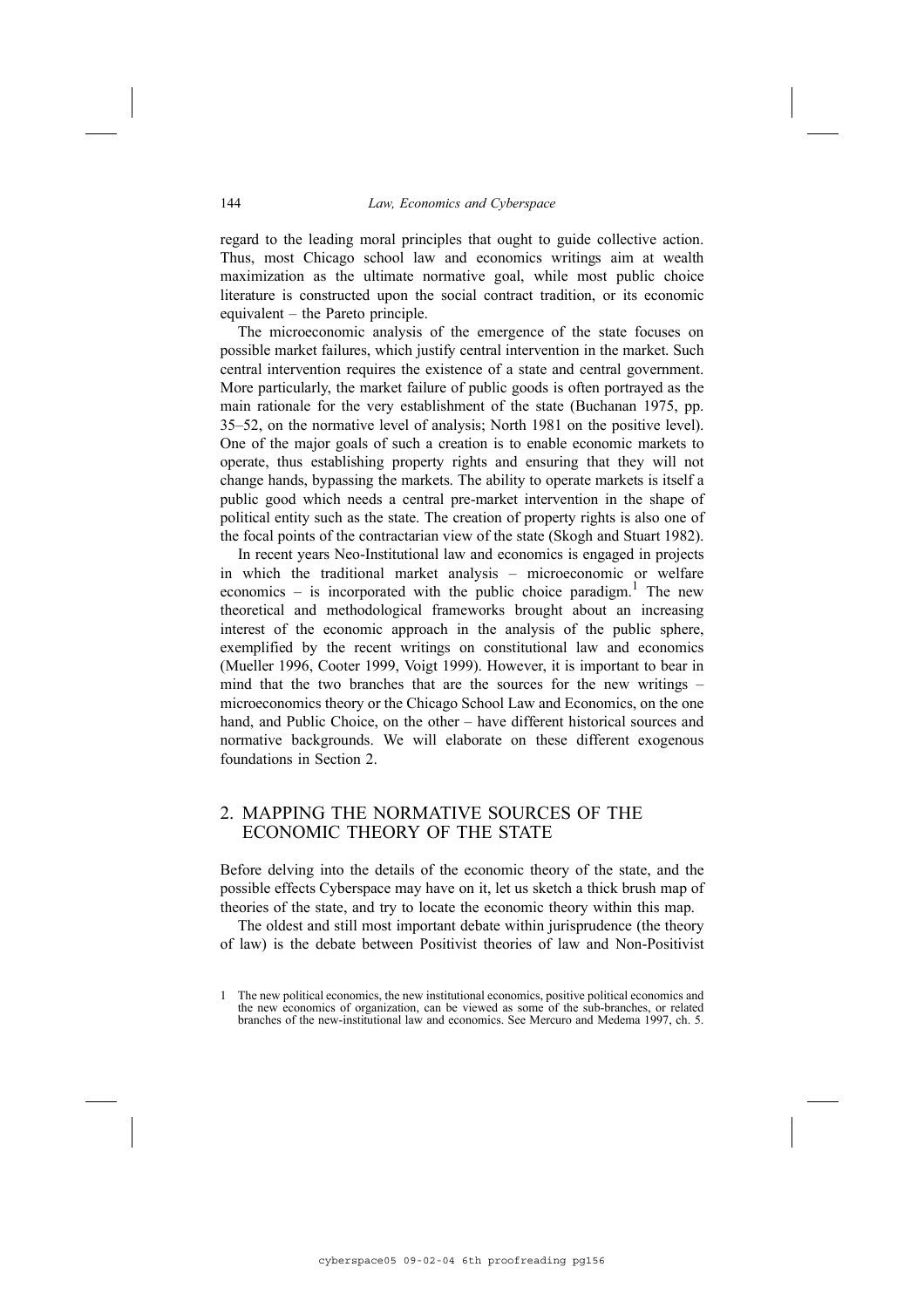theories, prominent among which are Natural Law theories. One can point at a similar, indeed parallel, framework with regard to the theory of the state, a framework that goes back to the great Greek philosophers. Plato viewed the state, similarly to his view of the law, as a natural creation, while Aristotle viewed it as man-made. The economic theory of the state is naturally in the Aristotelian path. As the broader liberal paradigm, the economic approach originates from the  $18<sup>th</sup>$  century Enlightenment – an intellectual and cultural movement that emphasized reason, knowledge, human interaction and progress. Indeed, one of the most important foundations of the economic approach is the presupposition of rational individuals, who are the atoms of society. It views collective organization units, such as states and governments, as artificial and instrumental creations whose purpose is to enhance individuals' well-being.

The Positivist approach to the state is also the intellectual setting for the emergence of the Social Contract theories, which are the bedrock of most modern theories of the state, among them liberal democracy, as well as the economic theory of the state. Social contract theories view the emergence of the state as the result of a contract between its future citizens. The focal point in this view is the normative justification for collective organization, decisionmaking and enforcement. The justification rests on the initial consent of all those who subject themselves to the state, and for the sake of this general framework it is less important to specify at this stage whether this consent is real, hypothetical, counterfactual etc.<sup>2</sup>

What is important to emphasize is that the consensus principle of the social contract theories closely resembles the Pareto improvement criterion of microeconomic theory. Both justify collective decision-making only if it is supported by all individuals who are affected by it. Individuals would support a decision if it enhances their well-being or leaves them indifferent in comparison to their well-being prior to the decision. Hence, consensus will bring Pareto improvement or Pareto optimality (Coleman 1988, part IV). However, there is also a significant difference between the two. While the Pareto principle was offered as second best to utility maximization, the consensus principle is the leading normative principle of the social contract theories of the state, and the economic theory that follows this tradition.

To better understand this important difference, we have to go back to the common cradle of both principles – the Enlightenment and its view of rational individuals as the center of moral philosophy or political morality. From this common origin one can point at two parallel (chronologically and substance matter) developments. One is the birth of the neo-classical economic theory; the other is the framework for public choice theory of the state.

See the interesting debate between Richard Posner (1979 & 1980) and Ronald Dworkin (1980) with regard to this point.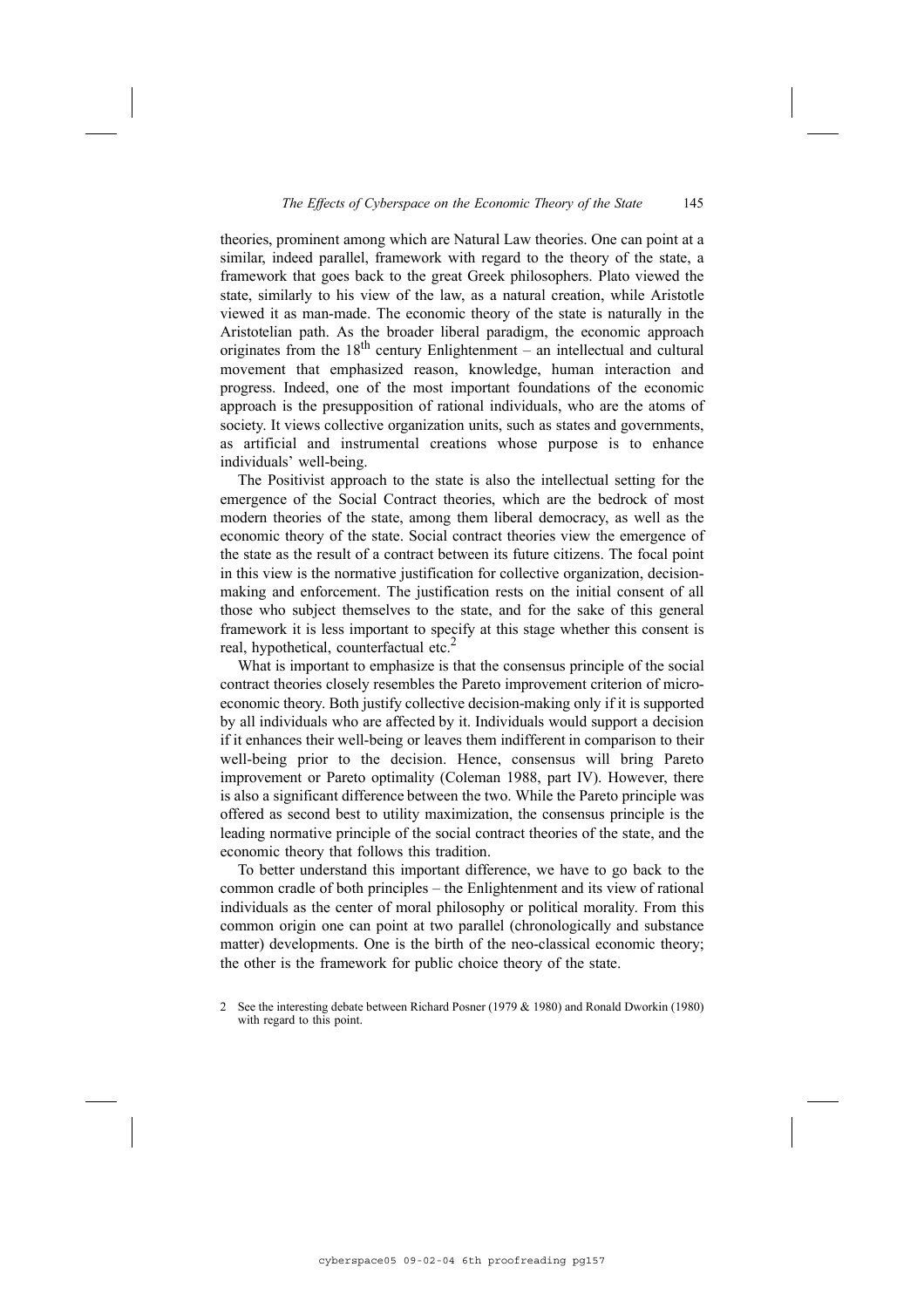Many regard Adam Smith's *The Wealth of Nations* ([1776] 1961) as the birth of modern economic science. The invisible hand that brings free markets to equilibrium is still one of the bedrocks of microeconomic theory. This monumental work was published a few years before Utilitarianism - Jeremy Bentham's ([1789] 1948) new moral theory – was launched.<sup>3</sup> Although Adam Smith was also a moral philosopher, and Bentham was also writing on economics, no direct connection was made between Smith's economic theory and Bentham's moral philosophy. This connection was made only a generation later by the Neo-Classical economists, who adopted for their market analysis the assumptions of Utilitarianism, and advocated the market solutions as those that maximize total utility. The works of Harsanyi (1955 and 1977) can be regarded as a direct offspring of this heritage, applied to the analysis of the constitution. Under several postulates, constitutional choices, according to Harsanyi, should reflect maximization of expected individual utilities.

It is important to highlight the new paradigm within which Utilitarianism and micro-economic theory were nurtured. This paradigm assumes that individuals are rational, that they opt for choices that maximize their happiness or utility or welfare, and that there is no value in society beyond the values individuals attribute to every decision or action. These presuppositions leave room only for a limited debate as to what is the best way to aggregate or balance between individuals' well-being or individual preferences, when a collective choice is needed, and what are the optimal collective institutions and procedures to achieve this aggregate. The Utilitarian answer, which was adopted by Neo-Classical economic theory, was that maximization of the sum of individual utilities is the right normative criterion.

But economists faced a problem with the implementation of the maximization of utility as the leading normative principle. How can individual utility be measured, and how can it be compared across different individuals? When the market is fully competitive, argued the economists, there is no need for such measurement, as the invisible hand or the market powers through voluntary interactions will bring about the desirable equilibrium, which maximizes social utility. But markets are usually not fully competitive. In most markets there are market failures, which require central intervention, and then the application of utility maximization principle is problematic.<sup>4</sup>

The micro-economics theory of the early  $20<sup>th</sup>$  century found two solutions to the practical difficulties with utility measurement and comparison. One

Utilitarianism challenged the traditional Natural Law moral theory, which saw good and bad as  $\mathbf{3}$ pre-given and independent of individual human well-being. Utilitarianism sees good and bad only in context of individual well-being, where the total utility of all individuals is the criterion for the good.

There were other difficulties with Utilitarianism on both moral and practical grounds. Who should be included in the utility calculus and what is the right time frame for such a calculus are some of these secondary questions. However, most economists were not really bothered by these crucial questions.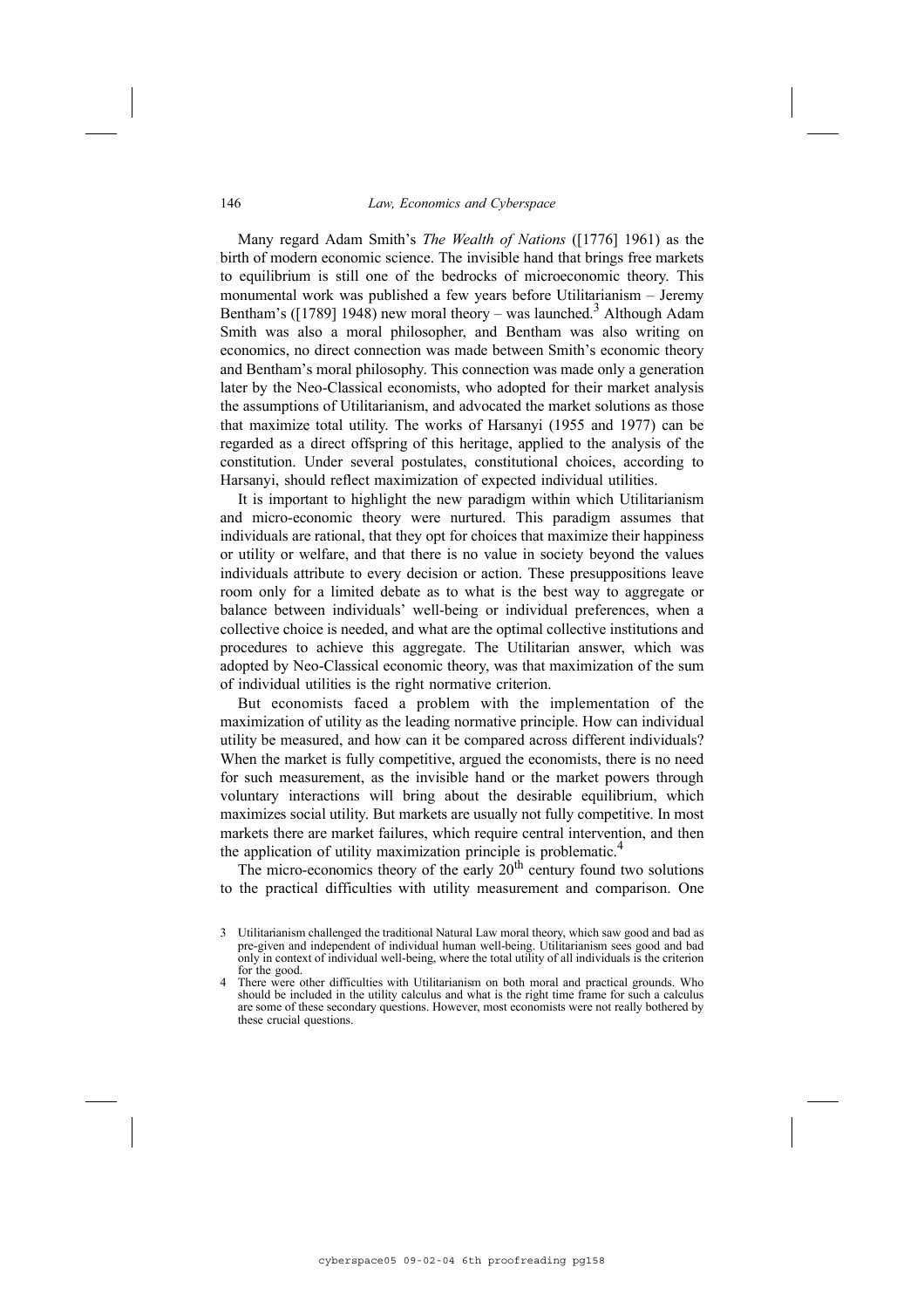solution resorted to ordinal preferences  $-$  a weaker assumption that individuals can rank various options, but cannot attribute a precise utility measure to each. This solution is reflected by the Pareto principle. The other solution was put forward by welfare economics: substituting utility with wealth. Money units are measurable and comparable. It is important to emphasize that both paths view themselves as second best, while utility maximization is still the desirable ultimate normative goal. This is also the reason why Richard Posner's (1979) advocacy of wealth maximization as the leading normative principle is innovative and departs from traditional welfare economics: it views wealth maximization as the leading normative principle, rather than the second best.

The Social Choice and Public Choice literature originate from different Enlightenment scholars who shared the same presupposition about human rationality. This tradition goes back in time to encompass the social contract philosophers – Thomas Hobbes ( $[1651]$  1979) and John Locke ( $[1690]$  1989). It passes through the works of Borda (1781), Condorcet ([1785] 1955) and Charles Dodgson (who was none other than Lewis Carroll). Their 20<sup>th</sup> century followers include Duncan Black (1948), Kenneth Arrow (1951) and James Buchanan (1975). The incorporation of the positive analysis of social choice theorists and the normative analysis of the social contract philosophers resulted with the works of Anthony Downs (1957), James Buchanan and Gordon Tullock (1962) and John Rawls (1971). The corresponding normative analysis of the latter direction was based on unanimity rather than maximization of utility (or, later maximization of wealth).

The unanimity or consensual principle is neither teleological (consequential, like Utilitarianism) nor deontological (governed by natural law). It belongs to a set of principles that judge desirability according to the decision-making process. Majority rule belongs to this group, but majority decision-making does not have any coherent and integral normative justification. Unanimity, or consensus, does. Under the assumption that individuals are rational, no one will give his or her consent to a decision that harms her. Thus, every decision will benefit at least one person, without harming any others.

In a world of no transaction costs (or no market failures), the requirement of unanimity will lead also to utility maximization. If there is a decision that enhances the total utility, consensus would be achieved to accept it, as it will be possible to compensate all those who are harmed by the decision, while those who gain will be better off; thus everyone will vote for the decision. This principle, therefore, guarantees individual rights (set by each and every person) and is also efficient in the sense of Pareto optimality. However, in the real world, transaction costs are not zero and very few collective decisions can be reached by consensus. So, as will be elaborated below, unanimity is the base line, from which rational individuals will depart in order to enable society to handle its daily business.

As indicated above, the Public Choice-Social Choice theory of the state is structured upon the social contract theories and the consensus principle. There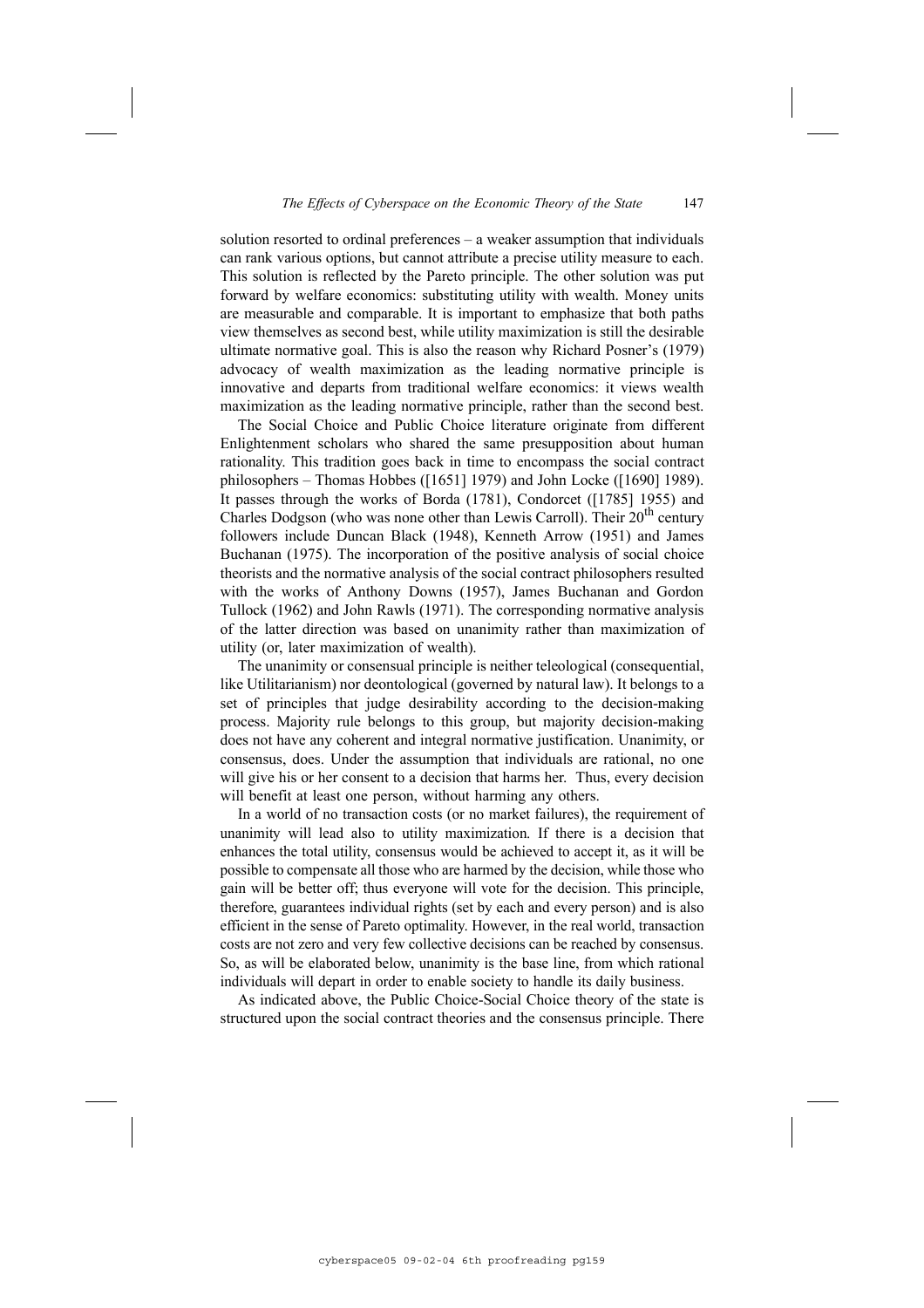is, however, a secondary but not less significant debate within social contract theories, where Thomas Hobbes represents one pole and Jean Jacques Rousseau ([1762] 1998) represents the other. This debate was also the source for the major controversy of the American founding fathers: between Pluralists and Federalists, on one side, and Republicans and anti-Federalists, on the other side. This debate is important also in the context of the economic theory of the state, as this theory can be viewed as founded or as a direct continuation of Hobbes' social contract, rejecting Rousseau's analysis.

Spelled in modern economic terms. Hobbes views individuals as rational and self-interested, with a set of preferences which are exogenous to the collective decision-making process and institutions.<sup>5</sup> Thus, the collective sphere is principled on bringing about an improvement for some individuals without impinging on the well-being of others. Hobbes portrayed a minimal or very thin social contract, in which all people are prepared to deposit all their rights in the hand of the Leviathan in exchange for personal security. Locke had a broader view of the content of the contract, and modern legal philosophers of this tradition, e.g. Rawls (1971), have yet a broader view of the content of the social contract. This view contrasts Natural Law approaches, which hold that the good is divine or precedes human conception of it, but also contrasts 'Communitarian' social contract approaches, which assume that there is a value in society beyond the values reflected by the preferences of its individuals. Such is Jean Jacques Rousseau's theory, which views the General Will (or the general good) as distinct or separate from some kind of summing of all individuals' wills.

We are unaware of any attempt to present Rousseau's work in the framework of an economic analysis. Yet, we think that such an attempt is worth exploring, especially in the context of Cyberspace and its effect on the theory of the state. From an economic analysis perspective, one can present Rousseau's theory as differing from Hobbes and his tradition in one important assumption or presupposition. Economic analysis à la Rousseau assumes that individual preferences are not exogenous, but endogenous to the political process. In other words, the difference between the General Will and the sum of the wills of all individuals can be presented as the result of changes of preferences, from self-regarding toward more cooperative and less conflicting preferences. This change of preferences is the result of collective endeavors,

 $1/8$ 

The presupposition regarding the 'good' is linked to the rationality-self interested assumption, but it ought to be emphasized that this assumption does not necessarily mean that individuals  $\overline{\phantom{0}}$ seek to maximize only wealth, as often some economic models assume with regard to the behavior of 'ordinary' individuals. It also doesn't mean that individuals seek to maximize only political power as often is assumed with regard to the behavior of politicians or other actors in the public arena. The rationality-self maximization assumption requires only that individuals are able to rank various options facing them in every juncture of decision-making, and that this ranking is complete and transitive.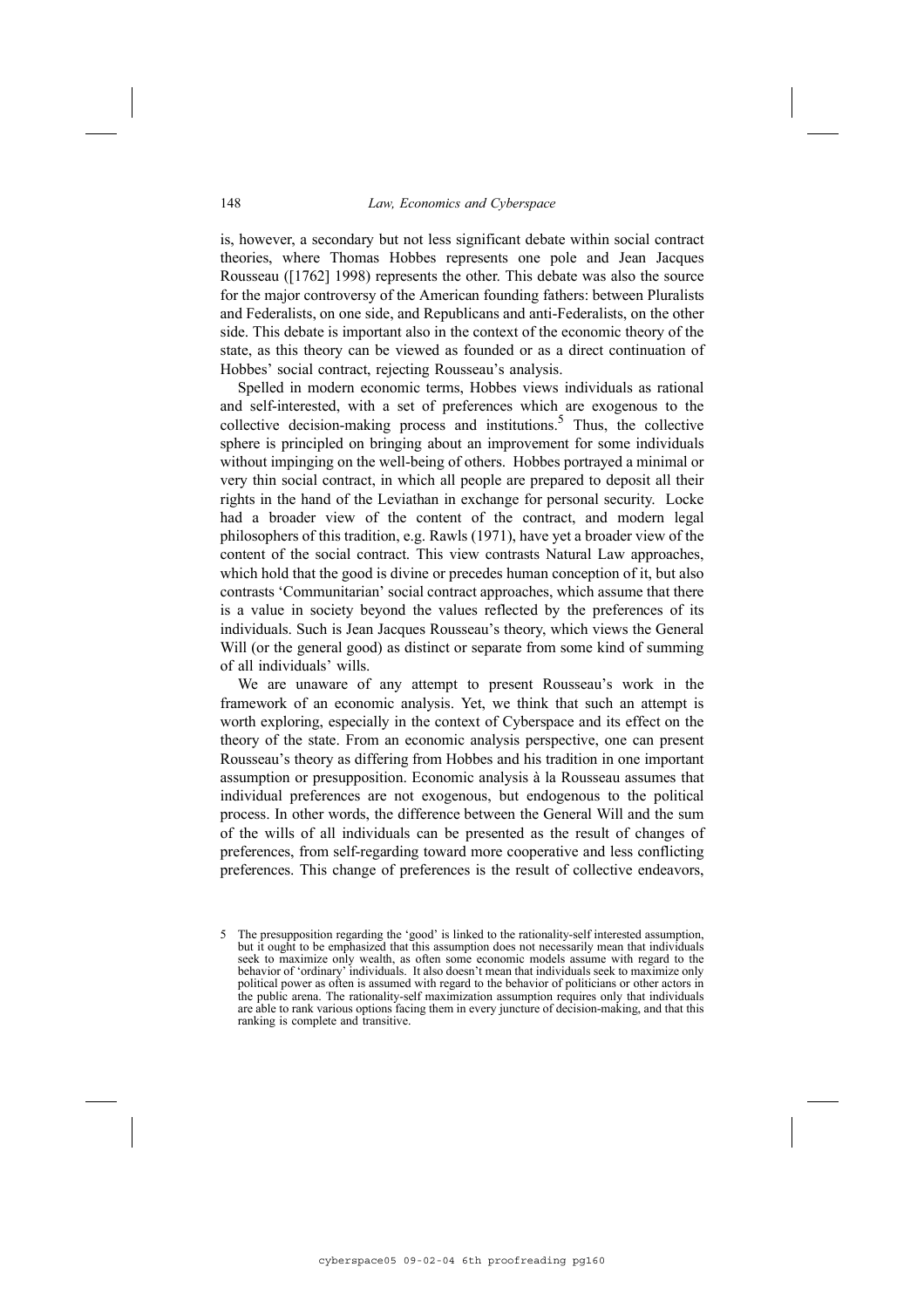such as deliberation and participation. We will return to this important theme later.

Let us examine now how, on the basis of the unanimity normative principle, a theory of the state can be derived, and how Cyberspace may affect the traditional liberal democratic notion of the state.

# 3. THE ECONOMIC THEORY OF THE STATE - THE **SKELETON ARGUMENT**

So far we have laid down the possible leading normative principles for a theory of the state. We will continue by adopting *consensus* as this leading principle, setting aside deontological theories, on the one hand, and utility or wealth maximization, on the other hand, although we will refer to those normative guidelines as well. What follows are several links in a chain construction of a theory of the state. They are based on the consensus principle, alongside analyses of the effects of Cyberspace on each link of the argument.

### 3.1 The Justifications for the Creation of States

The common theme of most Positivist theories (as opposed to Natural Law theories) that discuss the creation of the state is that the establishment of the collective entity called 'state' can benefit the individuals who are to become its future citizens. The meaning of 'benefit' is, of course, contingent upon the substantive-normative foundations adopted by each theory. But these foundations are not limited to a consequential (teleological) or procedural sort of morality, such as Utilitarianism, wealth maximization or Pareto optimality or consent. They are broader than the common foundations of the economic approach. This idea of transformation from a state of anarchy to a centrally governed society was put forward by Thomas Hobbes in Leviathan ([1651] 1979). Indeed, Hobbes can be viewed as both the founder of the social contract theory of the state and the founder of the economic theory of the state. His ideas were rephrased in economic language in the second half of the  $20<sup>th</sup>$ century, by, among others, Downs (1957); Buchanan and Tullock (1962); Buchanan (1975); North (1986) and Mueller (1996, pp. 51–54).

There are different contemporary variations of this idea. Some theorists emphasize that the establishment of the state, or any political society, is a response to the market failure of public goods. Those goods will not be produced (or will be under-produced) in the absence of a central collective organization. Thus, the state is created, according to this rationale, because it enables the production and consumption of public goods, which are not produced or supplied in the state of nature (Buchanan 1975, pp. 35–52). Defense and justice are two of the most significant examples of such goods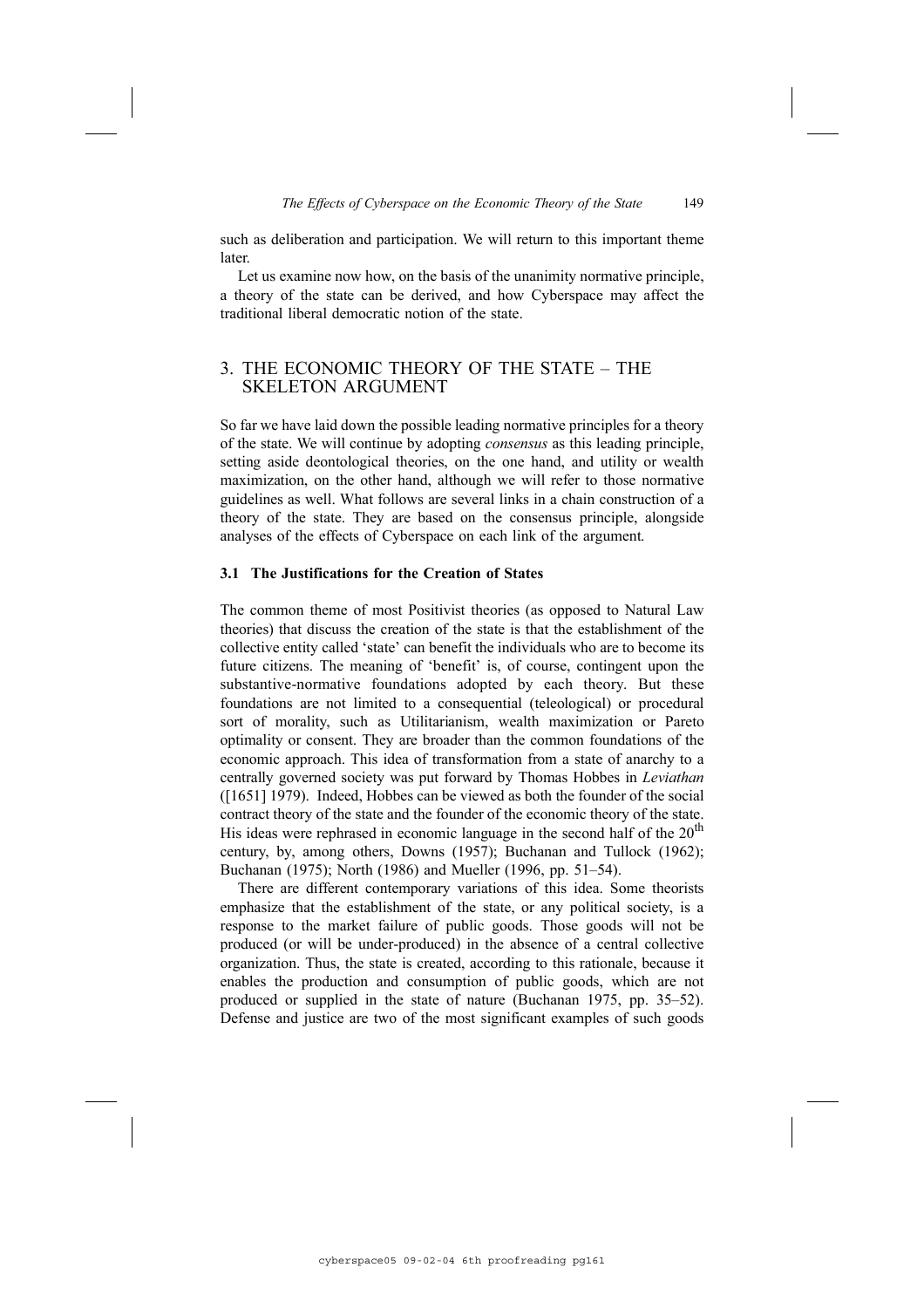(the former is the sole justification for the establishment of the state according to Hobbes). The mere ability to operate markets founded on private property and voluntary transactions is another such good (John Locke justified the state as a common mechanism to protect private property).

Others theorists view the emergence of the state in a way similar to Coase's  $(1937)$  description of the emergence of the firm – a result of vertical integration. This is caused by transaction and information costs associated with contracting within markets, which force production and exchange out of the markets and into organizations such as the firm or the state (Silver 1977; Macey 1988). A related view portrays the state as a framework for providing alternative institutional arrangements to contracts in the free market, which cannot be negotiated due to high transaction costs (Tullock 1982).

These rationales focus on market failures as the justification for the creation of the state. But one must keep in mind that even in a perfect market with no failures whatsoever, a collective organization will be required to ensure that the market will not be bypassed. Markets cannot operate without the concept of private property (Easterbrook 1996, pp. 212–214), and a collective organization is required to create and protect private property. The state is also required to ensure that market transactions are followed by the parties to the transaction and by third parties. This applies even in a perfect world where there are no internal market failures impeding the conclusion of efficient transactions.

Cyberspace may have an effect on all of these rationales. For instance, Cyberspace, as we have seen in Chapter 5, can remedy some public goods failures by enabling exclusion through the usage of sophisticated technological means, thus turning some goods that were public in the non-virtual world into private goods. This is true for some public goods, which can be distributed by, or through, Cyberspace, such as education or information (these goods can easily be excluded and commodified in the online environment). It is also applicable to other goods traditionally provided by governments, such as the provision of tools of enforcement, for example of contracts or of intellectual property rights. Indeed, powerful technologies allow individuals to rely on self-help means for executing and enforcing their contracts, thereby reducing (though not diminishing) their reliance on the state's enforcement services. It is not true for other public goods such as defense and health. Having said that, since Cyberspace may also break the territorial notion of political communities, it may abridge the need for traditional defense methods, diminishing the demands for such services, while creating new security needs across territorial borders. We will touch upon this point below.

As noted above, Cyberspace challenges the territorial notion of communities and thus of the state as a collective organization that resides within specific geographical borders. The traditional social contract literature, as well as the economic theory of the state, assumed that the only sensible way for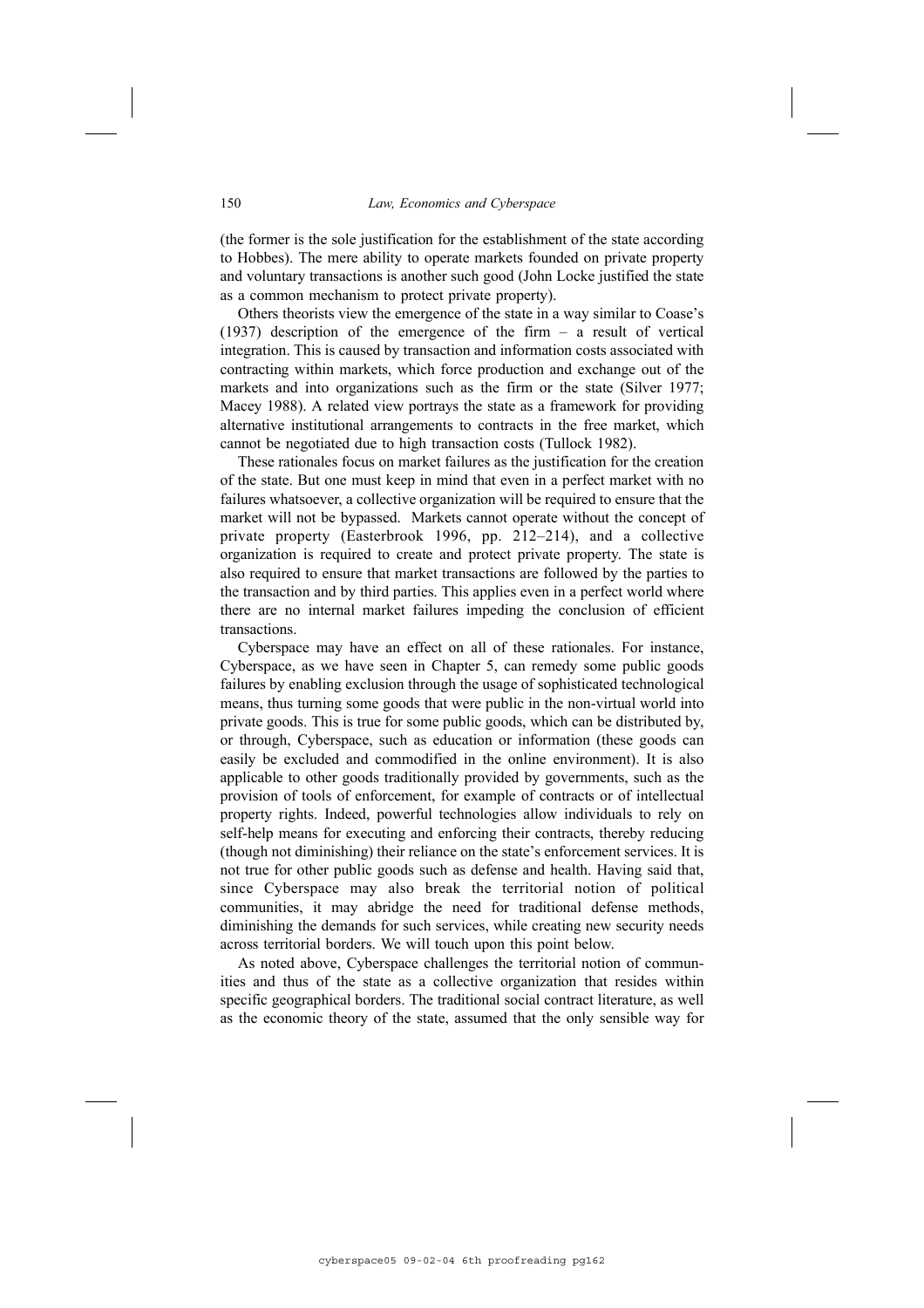organizing communities is along territorial units, thus viewing the state as reflecting a distinct geographical unit. Montesquieu ([1748] 1977) even argued that differences in political cultures are the result of climate and geography. Indeed, the borders between existing political units are heavily influenced by geography. All this is significantly altered by Cyberspace. Geography does not play the same central role in the creation of commercial, cultural, social or political communities in Cyberspace, and Cyberian citizens face similar climatically and geographical conditions – they sit facing the computer screen in a closed room. There is no significance whatsoever to mountains and oceans that separate physical locations. In fact, communication between two next-door neighbors can pass through several continents in the same way as communication between geographically distant individuals.

Be that as it may, these changes may affect the compass of the state and the division between the public sphere and the private one. But as long as the Cyberian citizens have to walk out of their computer room to the nearby grocery, as long as they may be threatened by non-virtual burglars, these developments would not abrogate altogether the justification of the state or a similar collective entity with a direct link to some territorial considerations.

#### 3.2. The Formation of the State

The establishment of the state is viewed by the economic approach as the result of a contract, to which all individuals who are its future citizens are parties. In political or legal terms, this contract is dubbed 'constitution'. This consensual agreement is portrayed by some scholars (e.g. Rawls 1971, Posner 1979) as a hypothetical consent, and indeed, we can hardly find historical examples for full consensus as to the content and wording of the constitution.

However, the drafters of constitutions who set the terms for their ratification in many cases make a serious attempt to obtain very wide support for the document as a condition for its adoption. This can characterize the process in which the United States Constitution was ratified (a unanimous vote of the constituent assembly and ratification by all future states' legislatures), as well as the more recent process of adopting new constitutions in the countries of Eastern and Central Europe, which have undergone a transition from communism to democracy (Salzberger and Voigt 2002). In the majority of these countries the constitution was the result of an agreement in roundtable talks including representatives of all political groups followed by referendum. The consensual mode or justification for a constitution brought many constitutional documents to reflect numerous compromises and additions of various articles in order to obtain general consent.

At any rate, conventional constitution-making is perceived as possible only through the work of agents  $-$  members of constitutional assemblies  $-$  rather than a product of the general consent of all future citizens of the emerging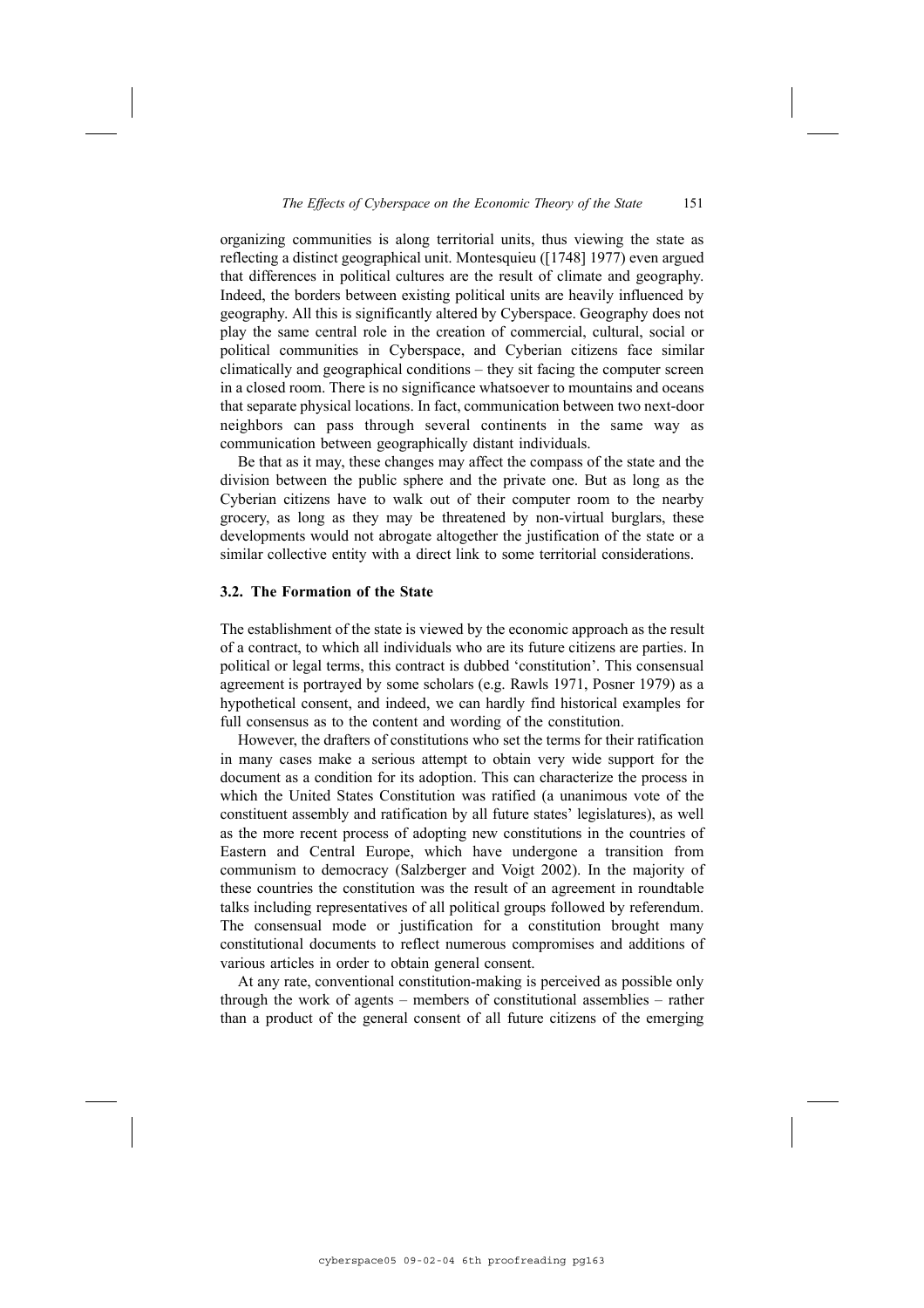entity. In many cases, however, the constitution-making process was conditional upon approval by general referendum. The reason for the need of agents is high decision-making costs. In the physical world, these costs might be so high that it will be impossible to obtain consensus. In Cyberspace, these costs are significantly lower, though some costs associated with choice might be higher, as we elaborated in various previous chapters of this book (particularly Chapters 8 and 9).

Information technologies enable not merely cheap and widespread communication of individual preferences, but the employment of software that can aggregate preferences, negotiate bargains across different issues and identify resolutions and packages that enjoy consensual support. In addition, the weakening of the strict correspondence between territories and political entities, combined with the cheap exit option, enable the formation of communities or states. These entities comprise various individuals around the globe who have common or similar preferences, enabling better outcomes of collective action in terms of satisfying individual profiles. Online communities increasingly emerge instantly, organized ad-hoc, to serve an immediate, often limited, agenda.

Even if territorial entities are still needed to produce goods or services which are territorial in their nature, such as defense, the role of such entities diminishes as they co-exist alongside non-territorial collective entities. The development of worldwide threats to personal security, in the form of global terrorism, often indifferent to geographical borders, can be analyzed in the same context. The idea of governments without territorial monopoly was put forward, without special attention to Cyberspace, by Bruno Frey (2001, 2003). The ability to conduct collective debates and voting through the Net contributes to this breakdown of the territory-dominated collective organization and to the proliferation of collective entities, as it also weakens the role of intermediaries in the process of establishing collective organizations.

What should be emphasized here is that from a pure normative point of view, formation of collective entities, such as the state, can be justified only by the consent of all the members to the general framework and basic rules of these entities. Cyberspace enables us to get closer to this utopist idea, a fact that should cause us to re-think the current conventions with regard to constitution-making processes.

Thus far, we outlined the justifications for a collective decision-making mechanism, which might interfere with the private sphere. According to the leading normative principle, however, this collective mechanism ought to be founded on the basis of the contractual or consensual principle. We also saw that the new world of Cyberspace weakens this rationale and the scope for justifiable collective actions, but does not discard it altogether. It seems that we still need a collective organization based on a social contract of individuals living in the same geographical proximity. However, this agreement can exist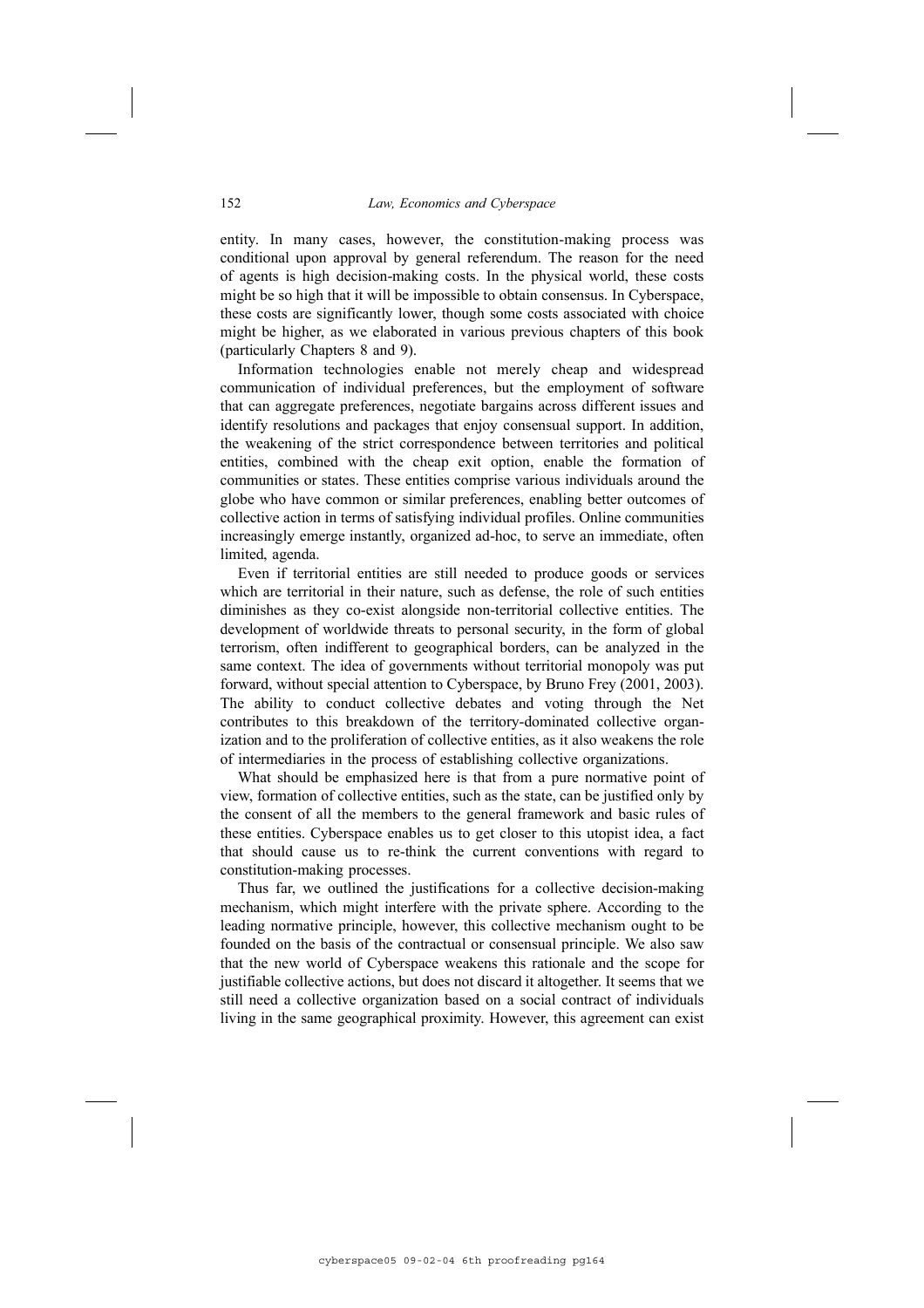side by side with other social contracts of individuals who do not live in the same geographical areas. In this sense, Cyberspace has an important role of breaking the monopoly of the traditional state and creating alliances across territorial borders.

# 3.3 The Rise of Central Government

The contract, or the constitution, should lay down the basic principles guiding the interactions of individuals – the protective role of the state – and the basic principles dealing with collective action, its productive role (Buchanan 1975, pp. 68–69). In its protective role the state serves merely as an enforcement mechanism of the various clauses in the social contract, making no 'choices' in the strict meaning of the term. In its productive role the state serves as an agency through which individuals provide themselves with - produce and allocate – 'public goods' (Gwartney and Wagner 1988).

In the old (pre-Cyberian) world, the rationale for the establishment of the state, in fact, merges into the rationale for the rise of central government, as Mueller (1996, p. 57) puts it:

The constitutional perspective towards government sees its normative foundation as resting on the unanimous agreement of the community in the constitutional contract that creates the government, a unanimous agreement that arises because the institutions defined in the constitutional contract are designed to advance the interests of all citizens.

The unique features of Cyberspace, especially regarding enforcement (see Chapter 9, Section 2), may lead to interesting insights on these two functions of the state  $-$  its protective role and its productive one. We will also have to examine whether the combined rationale for the establishment of the state and the emergence of central government exists in Cyberspace.

The argument of the economic theory of the state justifying the construction of central government goes like this: The initial contract, obviously, cannot foresee every potential problem in both domains – the protective and productive roles of the state, especially where the constitution is designed to be in force for a very long time. According to the unanimity rationale, the solution for a new public issue would have been to gather everyone whenever a new problem arises, and to decide upon it unanimously. But such a solution would involve immense decision-making costs, or 'internal costs', in the language of Buchanan and Tullock (1962, pp. 63-84). This is the major justification, given by most scholars, for the need to have a central government in which the powers to protect and produce are deposited, or, rather, entrusted. It is intended to represent the will of the people. In contractual terminology, the establishment of central government and other state institutions is the result of uncertainties that exist in each individual's mind about the future of the society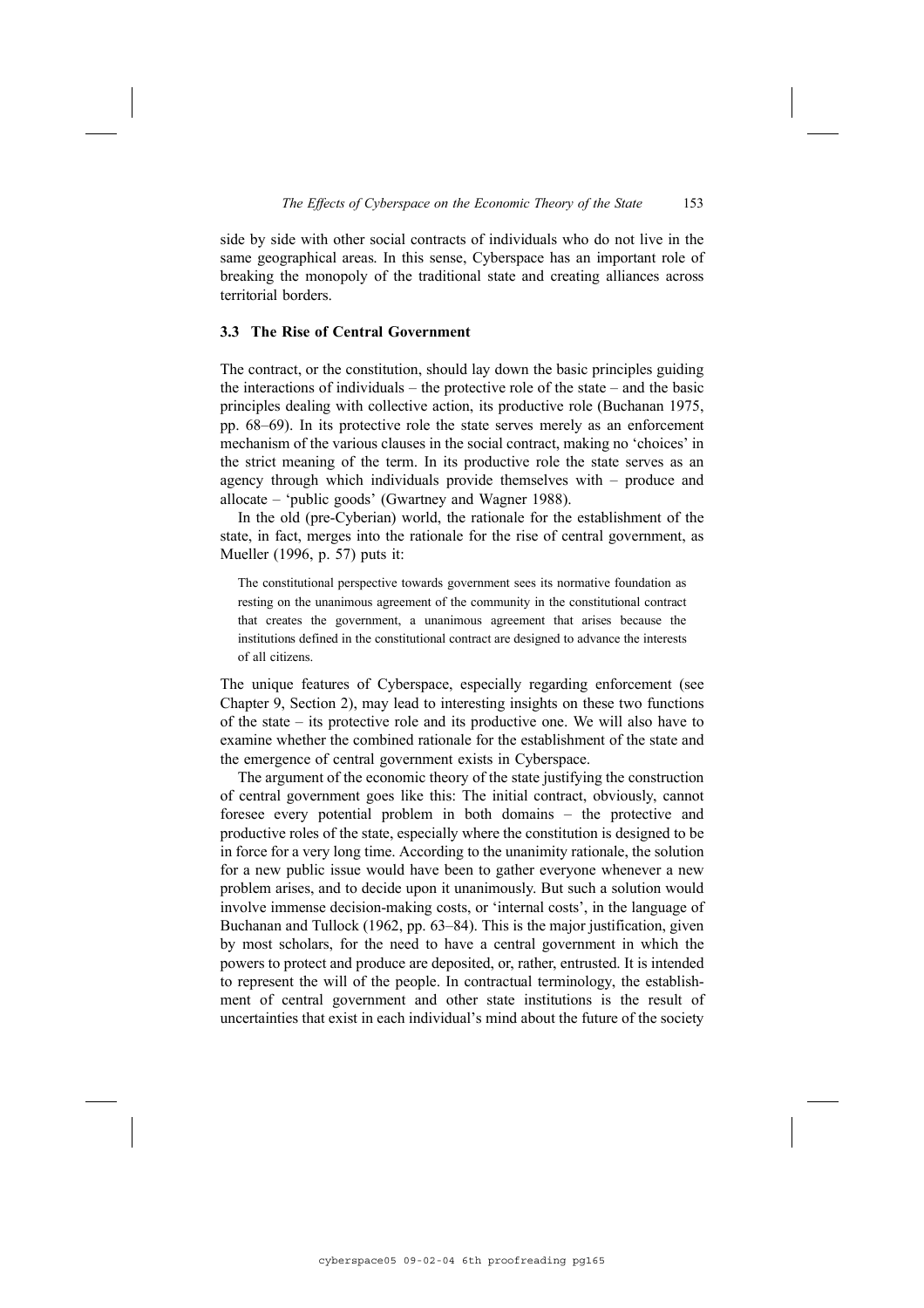in which one lives and about the future behavior of other members of that society (Mueller 1996, p. 61).

The two solutions offered by modern democratic theory to the immense costs of maintaining unanimous decision-making in the public sphere are representative democracy and majority decision-making. Indeed, the Athenians' support for majority rule and the appointment of government personnel by lottery were intended to overcome the difficulties of consensual decisionmaking (although the latter remained the ultimate goal). The modern developments of representative democracy and the tools designed to overcome its fallacies (such as the separation of powers), sought to overcome the same difficulties

Representatives acting on behalf of their constituents save the costs of frequently measuring public preferences on each and every issue and the prohibitively high costs of coordinating massive numbers of people. Cyberspace significantly reduces the costs of communicating and processing individuals' preferences. It makes it possible to efficiently collect information from individuals by asking them to click their preferences directly onto the screen. It reduces transaction costs involved in collecting information about preferences, yet increases some cost associated with individual choice (see Chapter 8).

Cyberspace also facilitates fast and cost-effective information processing that allows real-time feedback on public preferences and choices. This, in turn, lessens the need for agencies and for their scope of functions. The reduced costs of coordination and communication diminish the extent of collective action problems. If transaction costs involved in co-ordination are low or nonexistent, there is no need for representatives – intermediaries – to reflect the aggregated will of their constituents. Individuals may directly communicate their preferences on each and every matter.

Imagine that every morning we were asked to vote on several policy issues. and the various motions could pass only by consensual support or by a supermajority. This sounds like a remote dream in the non-virtual world, but it becomes increasingly feasible in the virtual world. Policy makers may efficiently collect public comments on bills posted on the Internet. The low cost of communication and information processing enables governments not only to consult the public but also to delegate to the public the actual decisionmaking powers. Not only can this vote be carried out swiftly and cheaply, technology offers automated negotiation tools that facilitate the ability to reach compromises on various issues, so that a consensus or near consensus can be reached. Information technologies may provide tools for diverse stakeholders to actively participate in policy making. Automated simulations, for instance, may support deliberation and debate on various public issues such as urban planning, education, environmental concerns and budget allocation.

In addition, low transaction costs allow individuals who were unable to get organized in the non-virtual world, to become organized. Connectivity,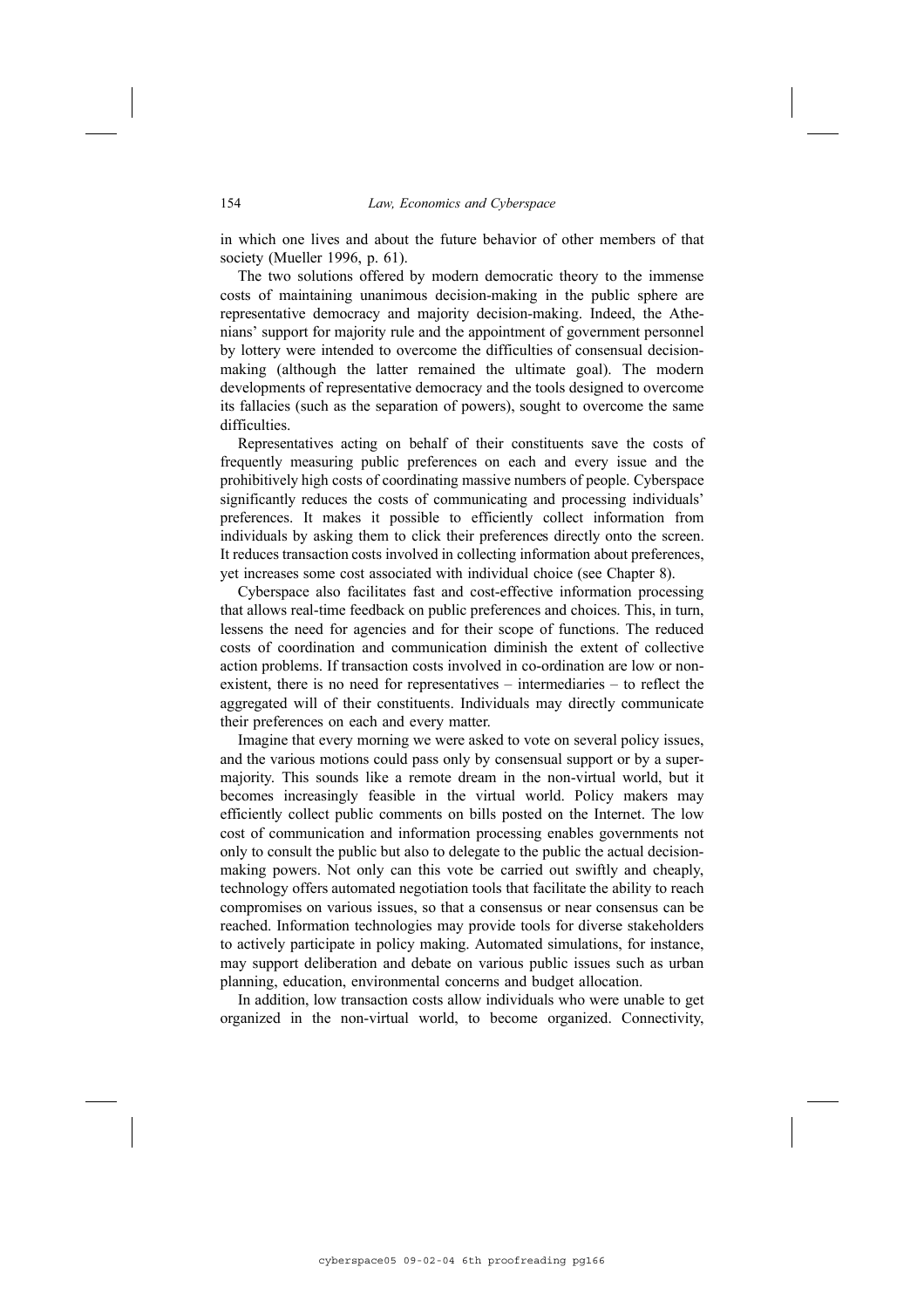#### The Effects of Cyberspace on the Economic Theory of the State 155

interactivity and search tools reduce the cost of identifying relevant parties, communicating, acting together, and spreading information that concerns all. The ability to collaborate with individuals outside the territorial boundaries of the state may create new interest groups that were unable to get organized in the past due to high transaction costs. This can lead to increased democratization and decentralization of rule-making processes, in whose various stages Cyberspace allows groups and individuals to participate.

From the perspective of economic theory, two important problematic phenomena which exist in representative democracy ought to be mentioned, as they are toned down significantly in Cyberspace. The first is agency costs, which are associated with representative government. These costs are the result of ineffective monitoring of representatives by their voters and the ability of the former to act in a self-interested manner without being penalized by voters (or where the costs of the penalties are smaller than the political or personal gains). Cyberspace allows citizens to take a more active part in governance, and to effectively monitor government actions. The easy and relatively cheap access to information and the lower costs of collective deliberation and action in Cyberspace are likely to increase the effective monitoring level and thus reduce these agency costs.

The second phenomenon of representative democracy is the power of interest groups to seek rents at the expense of the general public, and make gains through pressure on the representatives. Interest groups are able to succeed in their actions because of the costs of collective action. These costs allow only small groups to organize  $-$  groups whose potential gain from collective action is higher than the costs of organization (Olson 1965, and in the legal context see Farber and Frickey 1991, pp. 12-37). Cyberspace, as indicated above, tends to lower the costs of collective action, which in turn enables broader interest groups to organize, bringing more equality to the political markets and diffusing the impact of narrow interest groups.

A separate economic rationale for central government in general and representatives in particular, comes from the theory of specialization. Traditional economics assumes that specialization can contribute to total welfare. Applied to the theory of government, this rationale can imply that better collective decisions would be reached if those decisions were reached by specialized bodies administrators or politicians, who devote their time to studying carefully the issues and possible courses of actions. Cyberspace may affect this line of argument as well. We elaborated in Chapter 9 on the NASA project to map Mars. One of the interesting findings from the experiment was that the accumulated efforts of many individuals was found equivalent (in quality as well as quantity) to the year-long work of several specialists. This finding stands in conflict with the specialization rationale. One can induce that if this is true with regard to scientific projects, it may well be applicable to decision-making which involves value judgment and scientific or professional components.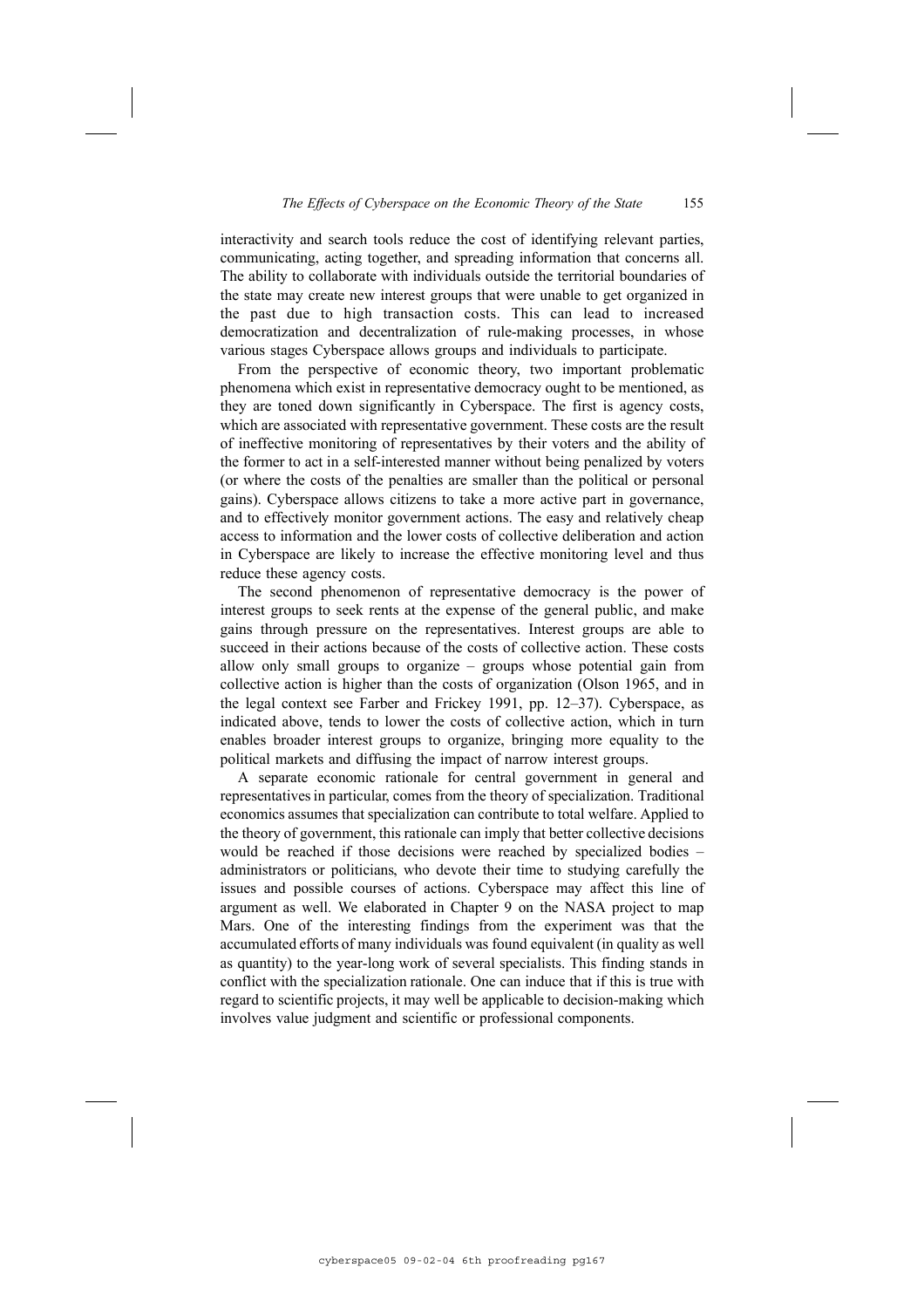It is unrealistic to assume that, had we been asked to take part in all public decision-making, we would have researched and mastered every question we were dealing with. However, the individual decision regarding which areas to study and in which votes to take part, signals the intensity of our preferences in this area. A regular dichotomous vote does not reveal the intensity of preferences. This is one of the deficiencies of majority decision-making, in light of the consensus normative principle (and for this matter, also in the light of utilitarian morality). The participation of everyone in every decision, which is made possible in the new technological environment, will also assist in revealing intensity of preferences. This, in turn, might enable departure from a strict unanimity rule toward some qualified majority.

Parliaments in many countries are currently engaged in various projects to delegate more decision-making powers to the public at large or to incorporate the general public in the decision-making process. However, from the theoretical and normative perspective of Liberalism, it is the public at large that delegates powers to representatives. The rationales for such delegation, such as the immense decision-making costs of the public at large, are seriously impaired by the technology provided by the Internet. In other words, when legislators and other politicians talk today about more participation of the general public in their work, they speak within the current democratic paradigm, in which representative government and majority decision-making are taken as given normative truths. Yet, the opportunities for collective action in Cyberspace call for reexamination of the existing paradigm. We should rethink whether representative government, and indeed, central government is needed at all, and if so, whether it should be guided by majority decision-making.

#### 3.4 The Republican Twist and Law and Economics

The challenge to the justification of representative government is highly significant from a Republican theorist's point of view. Some Republican theorists of the state, in contrast to Liberal theorists, emphasize that central government is needed not only to reflect the preferences of the general public in a more efficient or cheaper way, but to lead the community toward civic virtues and 'better' preferences. This idea was phrased sharply by Edmund Burke in his famous *Address to the Electors of Bristol* (1774). He said: 'Your representative owes you, not his industry only, but his judgment; and he betrays, instead of serving you, if he sacrifices it to your opinion'. Other Republican theorists emphasize the need of the desirable political community to have not only technical mechanisms of preferences aggregation through representatives, but also a more substantive content to the public sphere, which will enable real deliberation and participation by all individuals.

The Republican view rejects the notion that the democratic scene is a competitive market place of ideas that must be kept free so it can best reflect the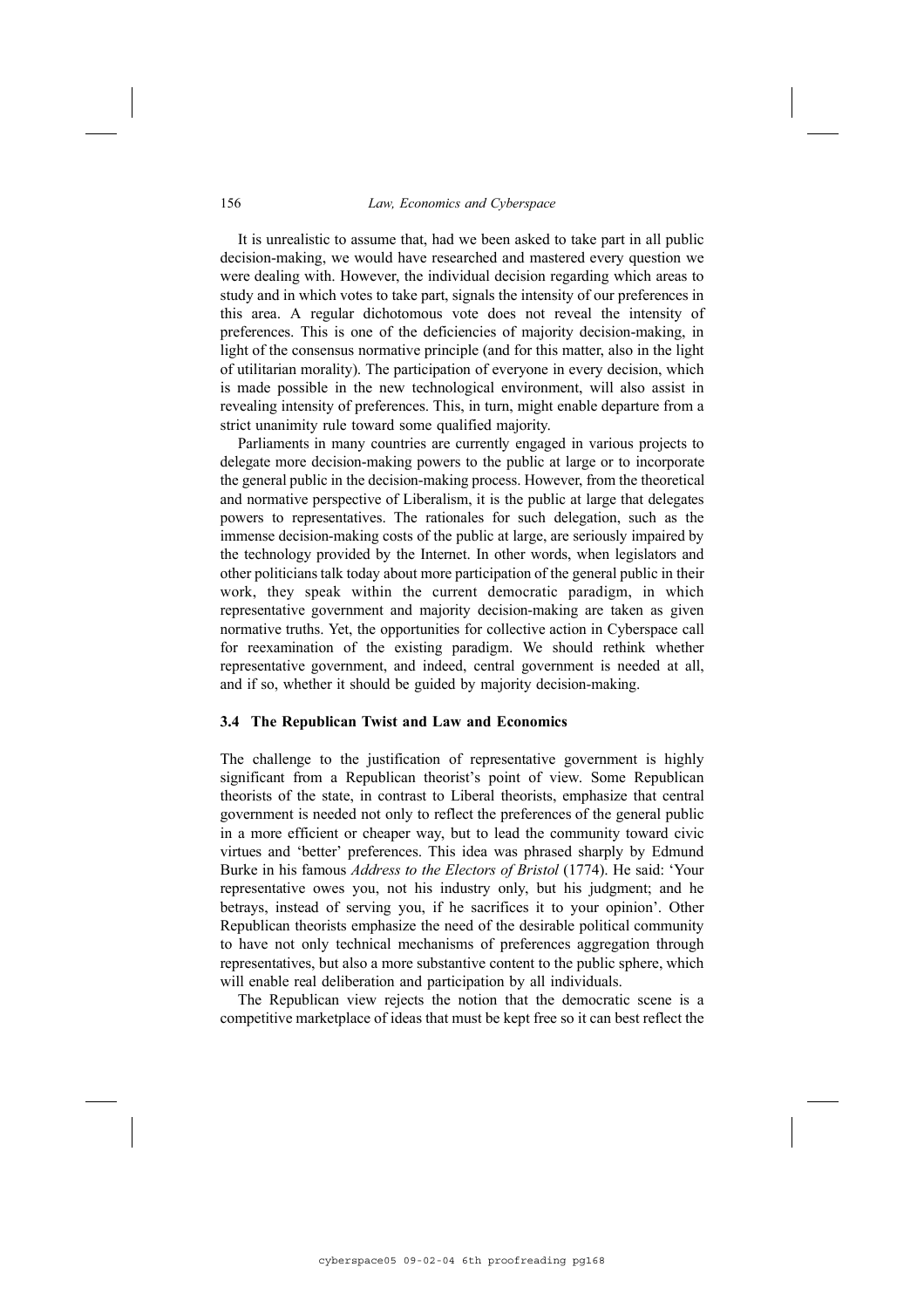#### The Effects of Cyberspace on the Economic Theory of the State 157

aggregated choice of citizens. Political institutions, according to the Republican view, shape public discourse, and thereby affect preferences. Preferences are considered a by-product of a political process that takes place in the public sphere and are shaped by deliberation or sometimes by the inability to deliberate. The way public discourse is structured affects the way individuals develop their ideas, shape their positions, identify their interests, and set their priorities. Preferences do not exist prior to the deliberating process, but are rather the output of political processes. Institutions and processes which are based on individual participation and responsibilities, it is argued, are likely to shift self-centered individual preferences into more publicregarding preferences. This latter Republican idea is reflected by Rousseau's distinction between the general will and the sum of individual wills or preferences.

One of the major arguments of the Republican perspective of the state (as it was, for example, put forward by the anti-Madisonian or anti-Federalist group among the American founding fathers) is that civic virtues can be developed by the participation of citizens in government, their exposure to different and conflicting views and the deliberation of these views (Sunstein 1988). Participation in the public sphere is likely to shift self-centered individual preferences into more public-regarding preferences (Sen 1987). Civic virtue describes an other-regarding rather than a purely self-interest approach-a willingness to give priority to the communal interest. Civic virtue thus enables participants in their capacity as citizens to undertake responsible decisions that are informed by, and respectful of, the claims of other groups and individuals. This may also enhance the well-being of individuals by creating a sense of communal belonging and social solidarity.

We indicated before that there are hardly any attempts to incorporate Republican thinking into the economic approach. In fact, one can reconcile the two, or phrase some of the Republican theorists' claims in economic terms. In economic terminology, Republicans view individuals' preferences as endogenous, rather than exogenous, to the political process. They believe that deliberation and participation may change individual preferences to be more other-regarding, thus enabling a higher sum of utilities in collective actions or an ability to reach a superior point on the Pareto frontier. This is the reason why the American Republican founding fathers (or anti-Federalists) opposed a strong federal structure for the USA, in which, according to them, individual involvement in the public sphere would be minimal, the preferences of

<sup>6</sup> Farber and Frickey (1991) incorporate Republican thinking into their Public Choice and Law analysis. However, they generally conclude  $(p. 45)$  that the two theories are in conflict, and they incorporate Republican thinking into law and economics only at the positive level, showing why Republican assumptions can explain, for example, the rare occurrence of<br>collective decision-making problems, such as cycling. They do not go as far as implementing Republican thinking as to the basic assumption of economic models regarding the origin of preferences. See also Mashaw (1988).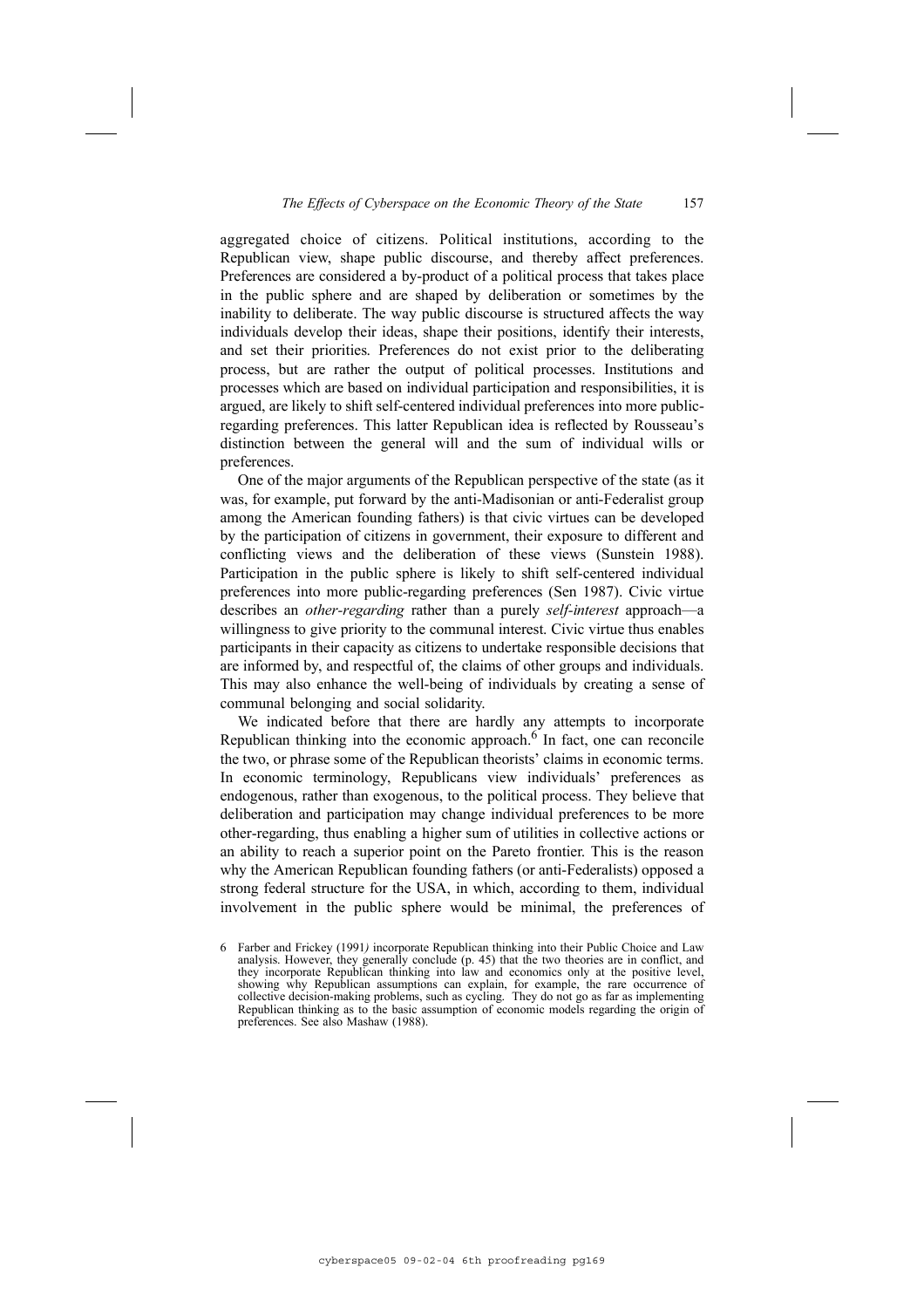individuals more self-regarding, and thus, the outcome of collective action would be worse.

From a Republican perspective, Cyberspace might change the conditions for achieving desirable participation and deliberation. On the one hand, the ability to deliberate and participate in Cyberspace is much less dependent upon the number of participants and especially on their geographic distance from the major collective institutions of central government. The picture of Mr. Smith from the Midwest, who is so remote from the power centers in Washington that he loses interest in the public sphere, is no longer true for Cyberspace. The ideal Athenian city-square can be achieved in Cyberspace with many more participants who do not gather physically, but virtually. The Swiss Cantons' excuse not to grant women voting rights because there is no physical place where they can join the general assembles in the main square cannot be sustained.

From the Republican perspective, the way information markets are structured is of great importance for shaping preferences since preferences are not prior and exogenous to the political process, but rather an output of that process. Processes in the *public sphere* should be given a broad understanding to include all discursive will formation processes that take place in our cultural life (Elkin-Koren 1996). Cyberspace facilitates more opportunities for individuals to undertake an active part in the public sphere. While public discourse in the pre-Cyberspace age was facilitated exclusively by the mass media, online exchange allows more individuals to directly communicate with each other. The low cost of communication provides individuals with more affordable access to news, large databases, and cultural artifacts. Yet, not everyone is hooked up to the Net, and many do not even know how to use a computer. Within the limits of the digital gap, Cyberspace is (potentially) accessible to all and significantly expands the number of potential participants in public discourse.

Digital networks further affect the quality of participation in the public sphere, enabling interactivity and facilitating more active involvement. Participation is no longer limited to passively consuming television shows and editorials of major newspapers. There are increasing opportunities to speak out and actively take part in online debates, by using talkbacks, posting one's own positions and analyses in online forums, and challenging the views of others. The low cost of producing and distributing informational goods (see Chapter 5), and the interactive nature of digital representation, allow

 $\overline{7}$ This is, it should be emphasized, only one interpretation of Republic thought. Whether the differences between Rousseau's General Will and the sum of individual preferences can be attributed to the shift of preferences which is the result of collective organizations attempting to convince the general public as to the best course of actions of society, is an open question. Some Republicans would probably argue that this is not a fair and full view of the Republican perception of the public sphere. We will not elaborate on this interesting philosophical point here.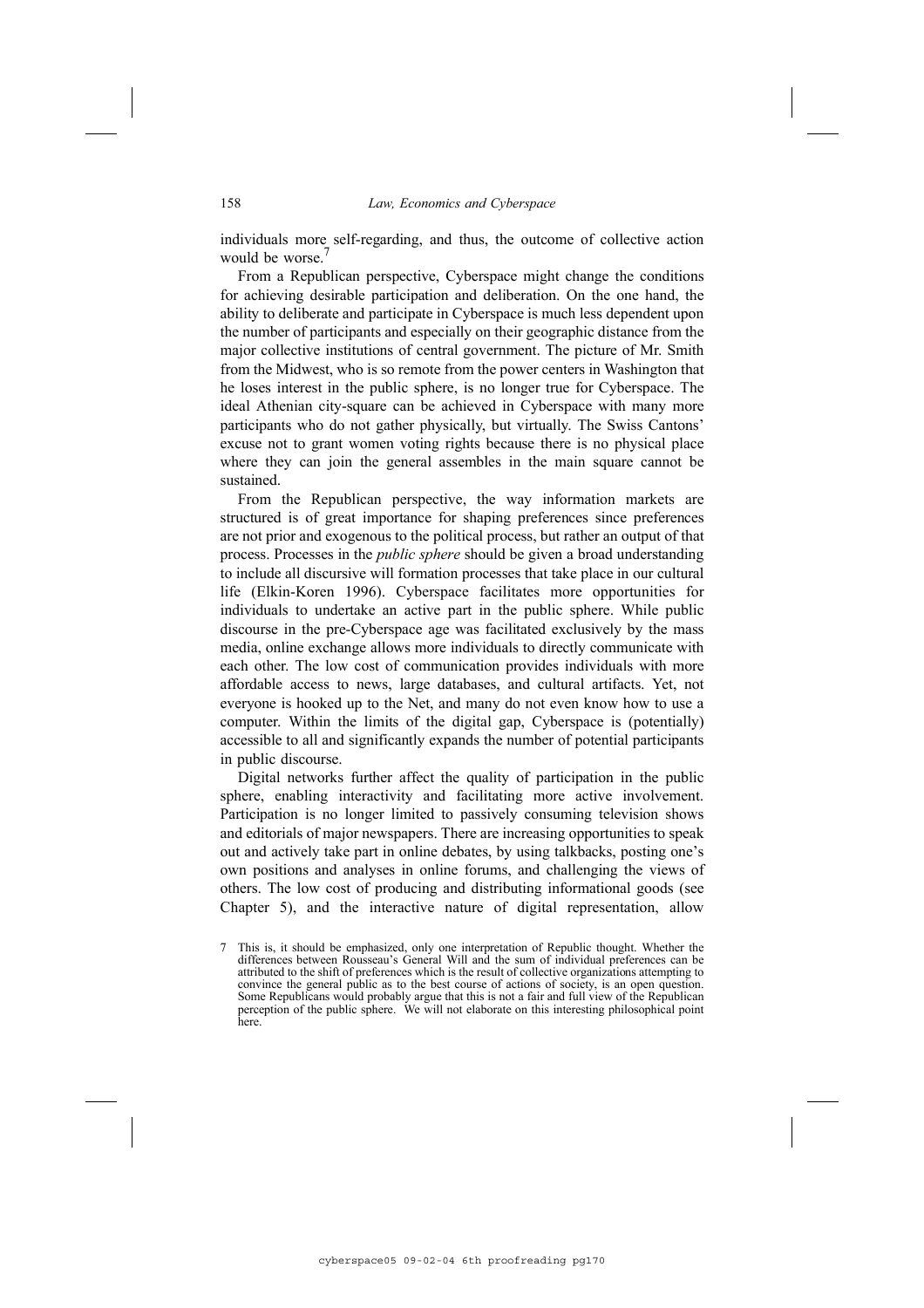individuals to participate in creating their own cultural artifacts, publish on their own Web pages, adopt fictional characters to reflect their own meaning or political agenda, participate in collaborative writing of online stories or report news to a newsgroup. Online discourse, therefore, opens up opportunities for transforming the structure of public discourse from the mass media scheme of one-to-many, to a more decentralized, and more democratic many-to-many structure.

On the other hand, Cyberspace may create new types of problems, which are relevant to the Republican view of collective organization and action. In Part II we discussed at great length the effects of Cyberspace on the information markets. We showed that Cyberspace may facilitate new types of monopolies and centralization (Chapter 4) and offer new measures of control over informational goods and cultural artifacts (Chapter 5). When production of content is centralized, few bodies determine what becomes available to the public, thus limiting the choices regarding which values, identities and positions to adapt. Accumulation of control over content through standards (Chapter 4), pervasive use of intellectual property laws to limit technological developments (Chapter 5), or impeding access to information by search engines (Chapter 6), may interfere with the opportunities for participation described above.

Another type of problem is discussed by Cass Sunstein in his book Republic.com (2001). Sunstein argues that the architecture of Cyberspace can encourage people to close themselves in homogeneous communities or enclaves, immune from diverse views, and thus in danger of being part of Cyber-cascades. This, according to Sunstein, will eliminate shared national experiences and the real deliberative nature of democracy will be lost. In economic terminology, Sunstein argues that Cyberspace may make people more egocentric in their preferences and less other-regarding. Thus, from the point of view of collective decision-making, the result will be worse for everyone.<sup>8</sup>

These claims, however, are made in the framework of the old paradigm of representative democracy and in the context of the traditional territorial conception of society. They are also made under the assumption of lack of regulative intervention in Cyberspace or against specific content of regulation. They are not made against the new technological frontiers or the development of Cyberspace as a provider of new opportunities for forming, expressing and negotiating preferences and for forming new a-territorial communities. In other words, Sunstein's argument is made in the context of the debate regarding whether Cyberspace should be regulated, and if so, how, and not in the context of examining how Cyberspace might affect our basic philosophy of the state.

<sup>8</sup> In the past, Sunstein (1995, p. 1783) argued that Cyberspace, in contrast to the Madisonian vision of the state, enables large-scale substantive discussion, which brings us closer to the deliberative democracy or the Republican vision of the state. This is somehow different from his more recent arguments in Republic.com (2001).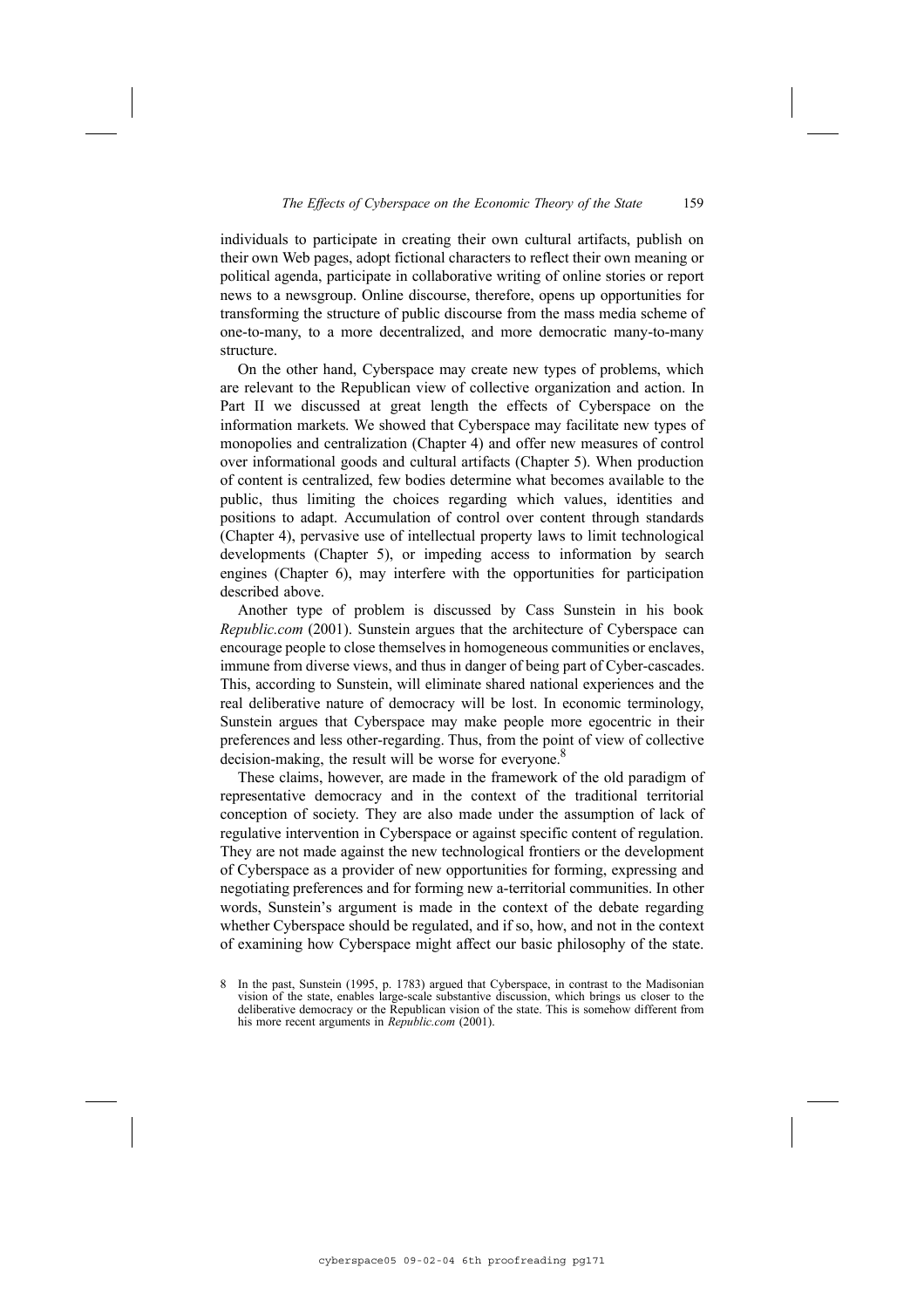We may agree with Sunstein in his conclusions as to the question of whether Cyberspace should be regulated. But this question is a false one anyway, as the architecture of Cyberspace is itself a form of such regulation (Lessig 1999), and there is no real option, therefore, of abstaining from its regulation. The only question is how to govern it (Salzberger 2002), or what is the substance of such regulation. Be that as it may, we do not share Sunstein's concerns regarding the loss of social cohesion, the alienation and isolation in homogeneous Cyberian communities. This may be true in an interim stage, but we think that even at this point. Cyberians are more exposed than those in the non-virtual world to differing views. In the long run, however, we can expect a process in which all preferences will be endogenized and even homogenized (Elkin-Koren and Salzberger 1999, pp. 579–580).

To summarize, the Republican perspective expands the traditional reasons for establishing a central government beyond a good (and cost-saving) representation of the public preferences, focusing on its role in shaping individual preferences. Many Republican theorists focus on political participation of citizens in government as a process that can produce civic virtue. From this perspective Cyberspace offers more opportunities for participation, potentially bringing participating individuals toward more cooperative and responsible preferences and choices. This, in turn, can diminish the need for central government even in Republicans' eyes. Cyberian communities managing their own affairs with no central government, it can be argued, will bring the participating individuals towards more cooperative and responsible preferences and choices. Having said this, Cyberspace may facilitate new types of monopolies and centralization in information markets (see Chapters 4 and 5), thus interfering with such opportunities for participation. In any case, adopting the Republican paradigm vis-à-vis Cyberspace ought to direct us to a significant modification of the definition and roles of traditional central government.

From both perspectives of collective action – Liberal and Republican – Cyberspace enhances opportunities for participation of individuals in setting the rules, thus facilitating decentralization and democratization of rule-making processes. Rules may be increasingly created in a bottom-up fashion, and therefore, in the absence of the failures discussed above, reflect more diversified social and economic interests in increasingly complex societies. A legal regime in which individuals are able to directly communicate their preferences has several advantages over a legislative process exercised by elected representatives. Individuals are able to reflect their preferences directly, hence more accurately. This reduces the chances of mistaken assessment of public preferences and therefore inaccurate setting of the rules. This factor should be viewed as an advantage from both Republican theory and Pluralist-Liberal vantage points.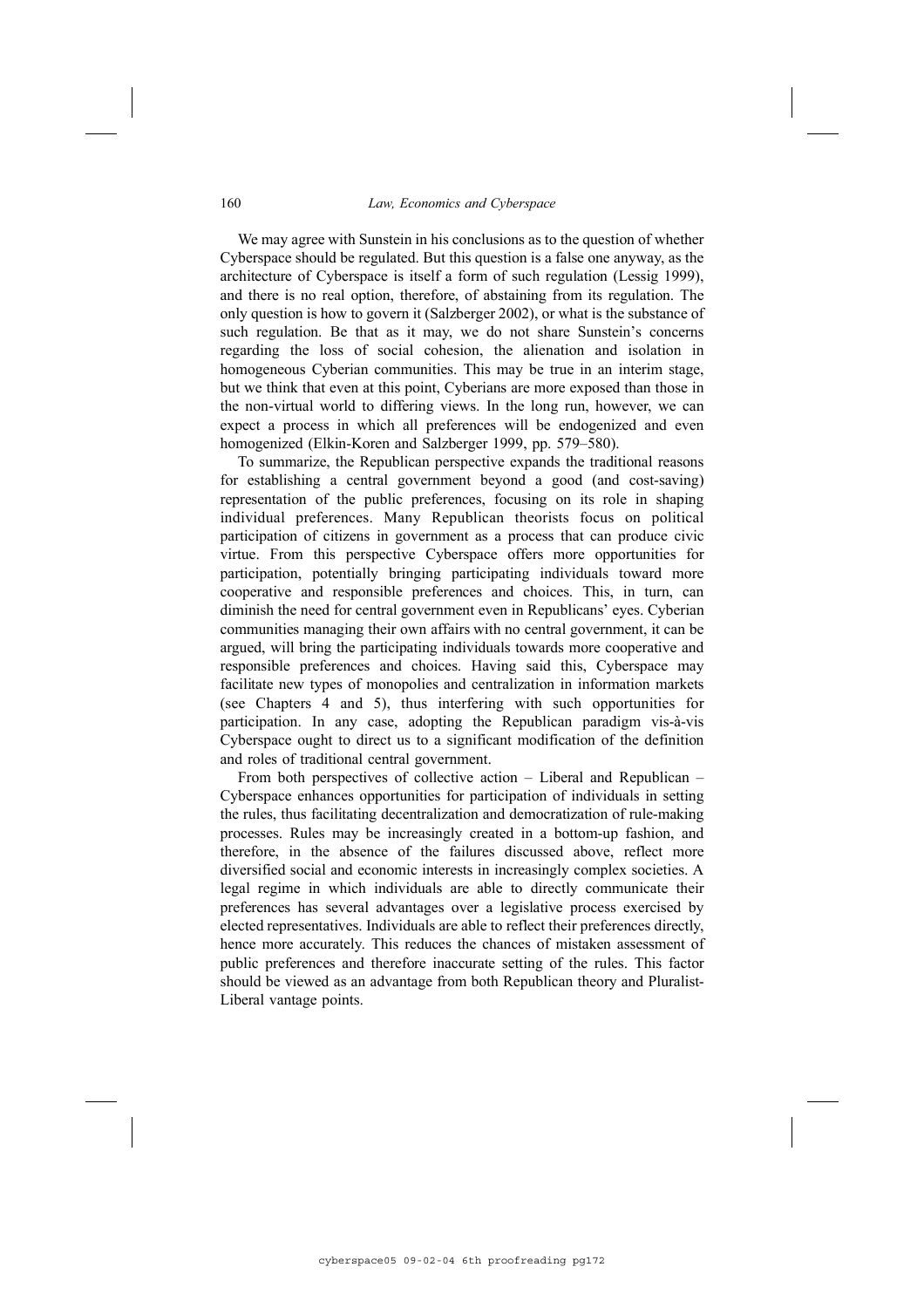#### The Effects of Cyberspace on the Economic Theory of the State

161

#### 3.5 The Shift from Consensus to Majority Decision-making

So far we touched upon one pillar of the existing liberal paradigm of the state – representative government. We now turn to the other pillar - majoritarianism. Regardless of the question of who should operate the state  $-$  its citizens in a form of direct democracy or a central government representing the public in large (according to Pluralists) or guiding it (according to Republicans) – there is a no less important issue of the desirable daily decision-making rule. The economic reasoning for the shift from consensus to majority rule is best represented by the model of collective decision-making set by Buchanan and Tullock's Calculus of Consent (1962). This model can be considered one of the classical presentations of a normative analysis of collective decision-making in the framework of the consensus principle. It is a good reference point for the analysis of collective action in Cyberspace.

Buchanan and Tullock distinguish between external costs of collective decision-making and internal costs. The former is the total costs to individuals negatively affected by the collective decision. These costs diminish, as the majority that is required for reaching a decision is larger. In unanimous decision-making the external costs are reduced to zero, as rational individuals will not grant their consent to decisions that harm them. A super majority decision-making rule will, on the average, impose less external cost than a simple majority. A dictator's rule (one dictator has the power to make the decisions) inflicts the highest external costs on the members of his or her community. The internal cost function reflects the costs involved in the decision-making process itself. It is shaped in an opposite way to the external cost function: dictatorial rule is the least expensive to operate. As the majority required for passing a decision is greater, so are the costs involved in the decision-making process. Consensual rule is the most expensive to operate.

The optimal decision-making rule, according to Buchanan and Tullock, is the one that minimizes the sum of the two types of costs. Buchanan and Tullock show that in most areas this optimal rule is a simple majority, but there might be special types of decisions in which the optimal decision-making rule is a qualified majority. These latter types of decisions are usually characterized by asymmetry between the external costs and benefits inflicted on the members of the community, e.g. decisions that touch upon basic human rights, for which the costs to the members whose rights are violated are far greater than the benefits to the others. The Buchanan-Tullock model is one of the few modern justifications for majority rule.

The application of this analysis to Cyberspace is interesting. Its results depend on the definition of the Cyberian community. If we regard the whole of Cyberspace as the unit of analysis, we believe that the external cost function will not change notably in comparison with the non-virtual world (subject to the assumption that individual preferences are exogenous to the political

cyberspace05 09-02-04 6th proofreading pg173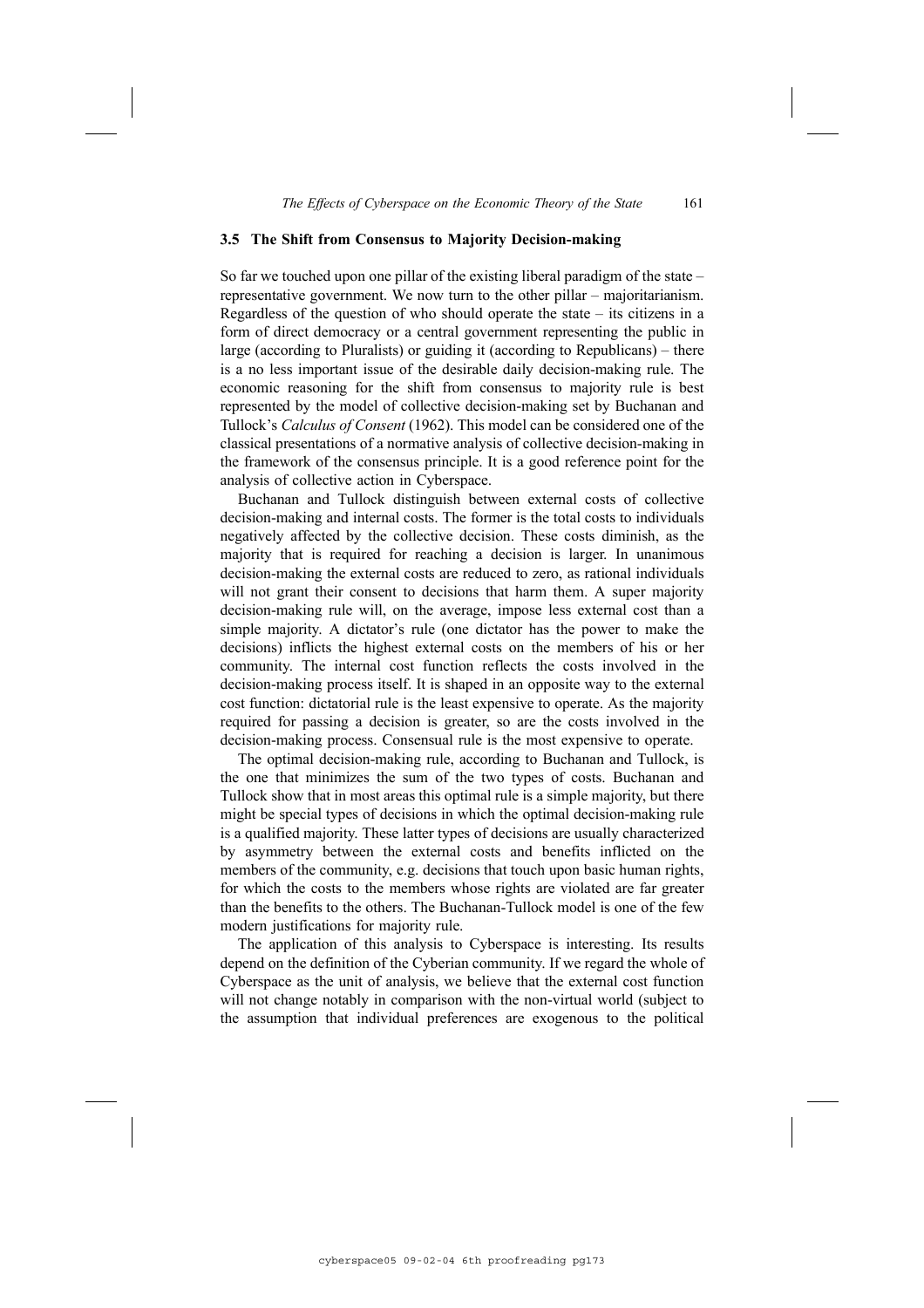process), while the internal cost function – the decision-making costs – will decrease significantly. Collective decisions, as we have already discussed, are cheaper to arrive at because of lower costs of information, negotiation, and communication. If the marginal cost function of decision-making as related to the majority required for deciding is more moderately sloped, we can expect the optimal decision-making rule to be greater than a simple majority. Hence, the democratization in Cyberspace is reflected not only by weakening the dependency on representative structure and the agency costs it is associated with, but also by shifting the decision-making rule from simple majority towards unanimity, all within the framework of consensus as the leading normative principle for collective action. This can increase the total well-being of the members of the community.

So far we have referred to Cyberspace as one community. If, however, we view Cyberspace as a conglomerate of communities, a change will also occur with regard to the external-costs function. This is because of the exit option, which is much easier to opt for in virtual communities. The availability of this option is likely to decrease the external cost function in addition to the internal cost function. This might not change our conclusion regarding the optimal decision-making rule, as this conclusion is contingent upon the marginal functions of both types of costs. But this assumption will lead us to an even greater total advantage from collective action, as for every decision-making rule, the total costs – decision-making and the reduction in one's utility – will be lower than the equivalent decision-making rule in the non-virtual world.

To summarize, the new technological frontiers enabled by Cyberspace ought to make us re-think two fundamental ingredients in the current liberal democracy paradigm  $-$  the need for a central and representative government and the adoption of majority decision-making. In the traditional economic theory of the state, both are the result of immense costs that will be incurred when operating a state by direct democracy based on unanimous decisionmaking. We tried to show here that the new technological frontier of Cyberspace might weaken the justification for central government and majority decision-making. It may, however, not discard these two foundations altogether, but fresh thinking is needed as to the functions, decision-making process and scope of operation of central government, as well as to its structure – the next point in our analysis of the economic theory of the state.

#### 3.6 The Organization of Government – Separation of Powers

We talked about the justifications for the state and its central government. The next link in a skeleton argument for the economic theory of the state concerns the structure of central government. This desirable structure ought to be derived from the list of functions assigned to the state. The list of these functions is embodied in the rationale for central government itself. Here we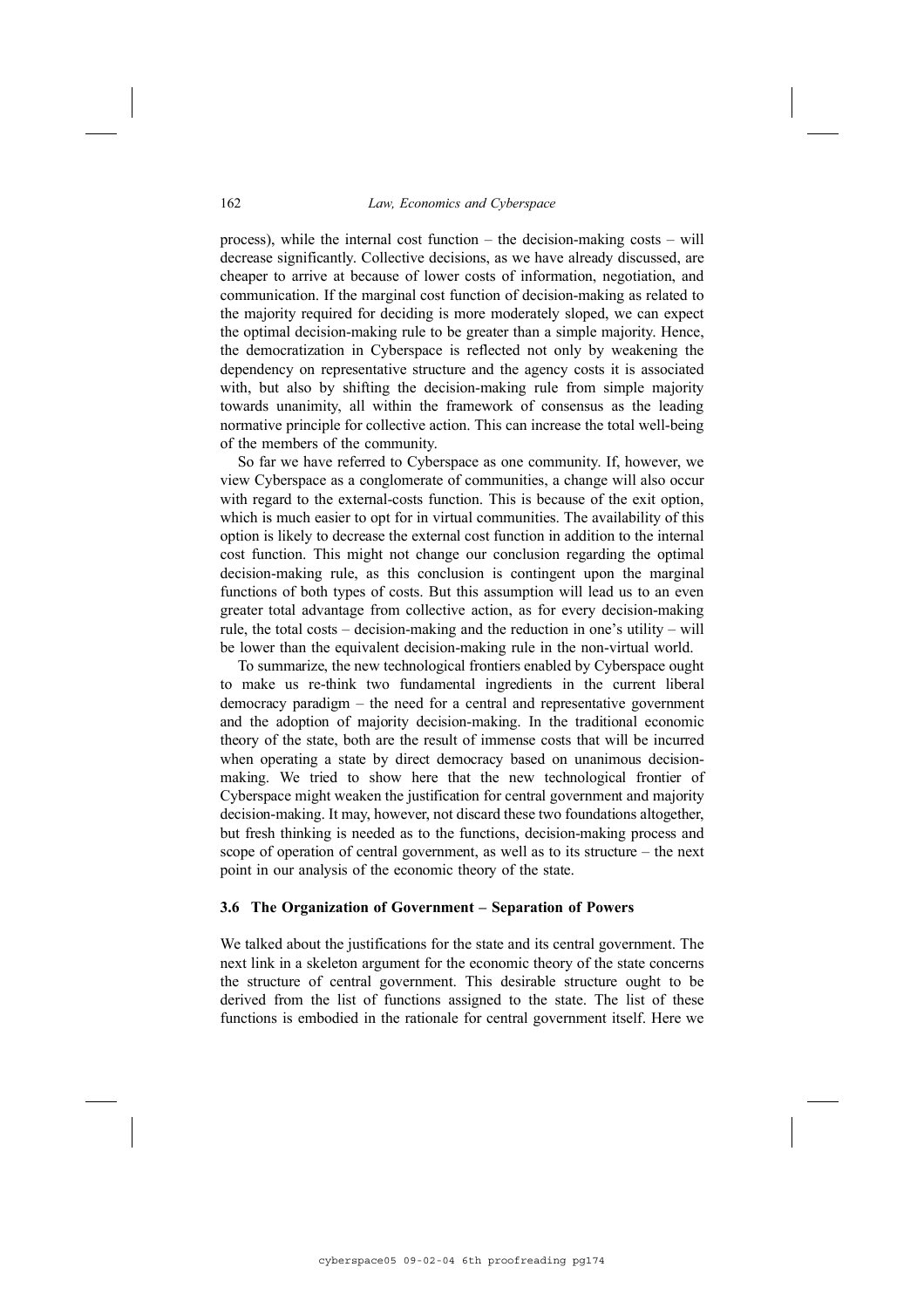want to explore their specification and organization. The doctrine of separation of powers is the major structural principle of the economic theory of government. Separation of powers can be viewed as comprising several components: separation of functions, separation of agencies, separation of persons and a form of relations between the powers. Let us elaborate on each of these components and examine the effects Cyberspace may have on their traditional analysis.

### a. Separation of functions

There are two types of separation of functions; one of them is usually overlooked. We have distinguished between the protective function of the state and its productive function. The protective function is connected mainly, but not exclusively, to the constitutional stage and the binding force it exercises upon post-constitutional collective processes. The productive function is related mainly to the post-constitutional stage (Buchanan 1975, pp. 68–70). From a theory of state point of view, this distinction should be considered as the more important grounds for separation of functions.

A second functional division of central government is between rule making, rule-application and rule-adjudication, or, as they are more commonly called, legislation, administration and adjudication. History reveals that this functional division has always existed, regardless of the era (or at least long before the doctrine of separation of powers was under discussion) or the type of regime (Montesquieu [1748] 1977, Book I, Section 3). This phenomenon also has an 'economic' logic: governing according to rules, their application and their enforcement, rather than making each decision individually and independently, is more efficient. It minimizes transaction costs from the point of view of the government or of the decision-makers, as it is cheaper to apply a rule than to deliberate every question from initial principles. It also minimizes agency costs from the viewpoint of the citizens, namely the exercise of individual control over the government, by providing certainty and predictability (Brennan and Buchanan 1985, Chapters 6-8).

Cyberspace may alter both divisions of functions. The primary division – between the protective and the productive functions  $-$  is a direct consequence of the shift from consensus in the constitutional stage to majority rule in the post-constitutional stage. This separation of functions loses its magnitude if such a shift is not needed, as described in the previous section, if at least a greater share of collective decisions can be reached by consensus rather than by majority vote even in the post-constitutional stage, or in the realm of the productive function of the state. In other words, if post-constitutional collective decisions can be reached through direct votes (rather than votes of representatives) using unanimity or super majorities, the distinction between constitutional and post-constitutional spheres loses its viability.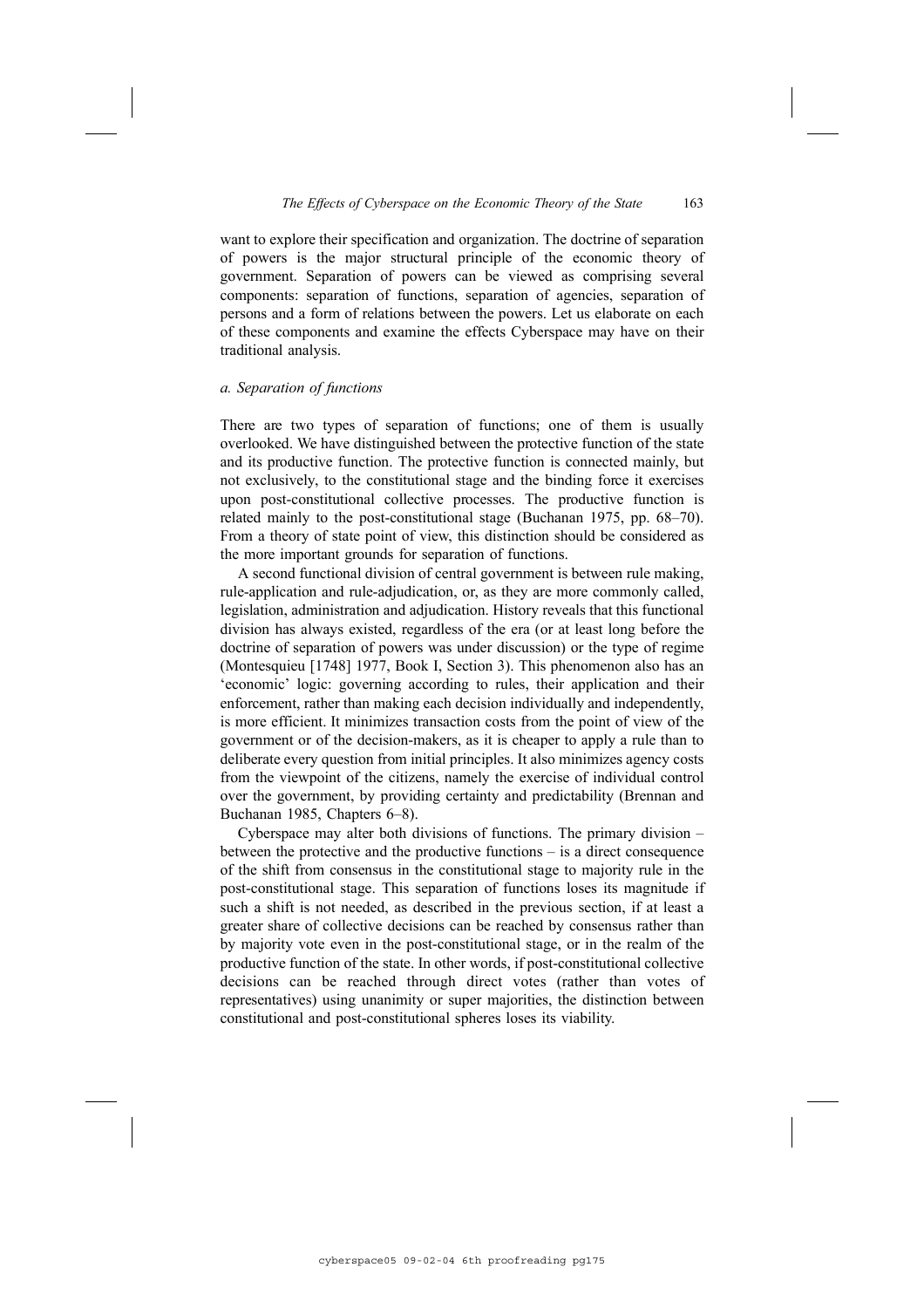The secondary division (between rule-making, rule-application and ruleadjudication) is also blurred by Cyberspace. First, Cyberspace can provide technological means for enforcement that can replace some of the existing human institutions (see Chapter 9 and Elkin-Koren and Salzberger 1999, pp. 574–577). Thus the need for enforcement apparatus as a separate governmental function diminishes. Second, the regime of norms in Cyberspace is less hierarchical than in the non-virtual world. In contrast to the conventional pyramid of norms, in Cyberspace we are likely to see overlapping and contradicting norms. Individuals could have greater freedom to subject themselves to certain norms and not to others. This phenomenon blurs the distinction between general and individual norms, or between rules and their executions. This point adds to obfuscating the boundaries between the three traditional functions of central government.

### b. Separation of agencies – constitutional versus post constitutional organs

There is a long way, both historically and conceptually, between mere separation of functions and the separation of agencies. The latter principle has a significant effect on the structure of government, because, according to it, not only do the three functions – legislative, executive and judicial – exist, but they should be carried out by separate institutions or branches of government. Before discussing this type of separation of agencies, however, let us spare a few words on the separation of agencies aspect of the earlier distinction between the protective and productive functions of the state.

A careful look at the role definition of the protective and the productive functions will result in the conclusion that corresponding separation of agencies is necessary due to the conflict that arises between the two functions. While the protective state is aimed at enforcing the initial contract (the constitution), the productive state is engaged in activities involving production of public goods for which the costs are shared by the individuals, and hence involve re-allocation of resources. There are, naturally, conflicting desires within the productive state, but in the non-virtual world their resolution cannot be based on unanimity (as we have explained, the optimal decision-making rule, which takes into account the excessive costs of the decision-making process, will depart from unanimity). Conflicts between the outcomes of the productive state and the initial social contract are, therefore, to be expected.

The productive state will tend to overstep the boundaries of the initial contract, aiming to reach its 'technical productive frontier' (North 1986; Eggertson 1990, pp. 319–328). This may be worsened by principal-agent problems between the government and the people, interest-group politics and rent-seeking activities (Gwartney and Wagner 1988, pp. 17–23; Eggertson 1990, pp. 350–353). The protective state will not take into account the benefits of any one alternative against its opportunity costs, and its outcomes will not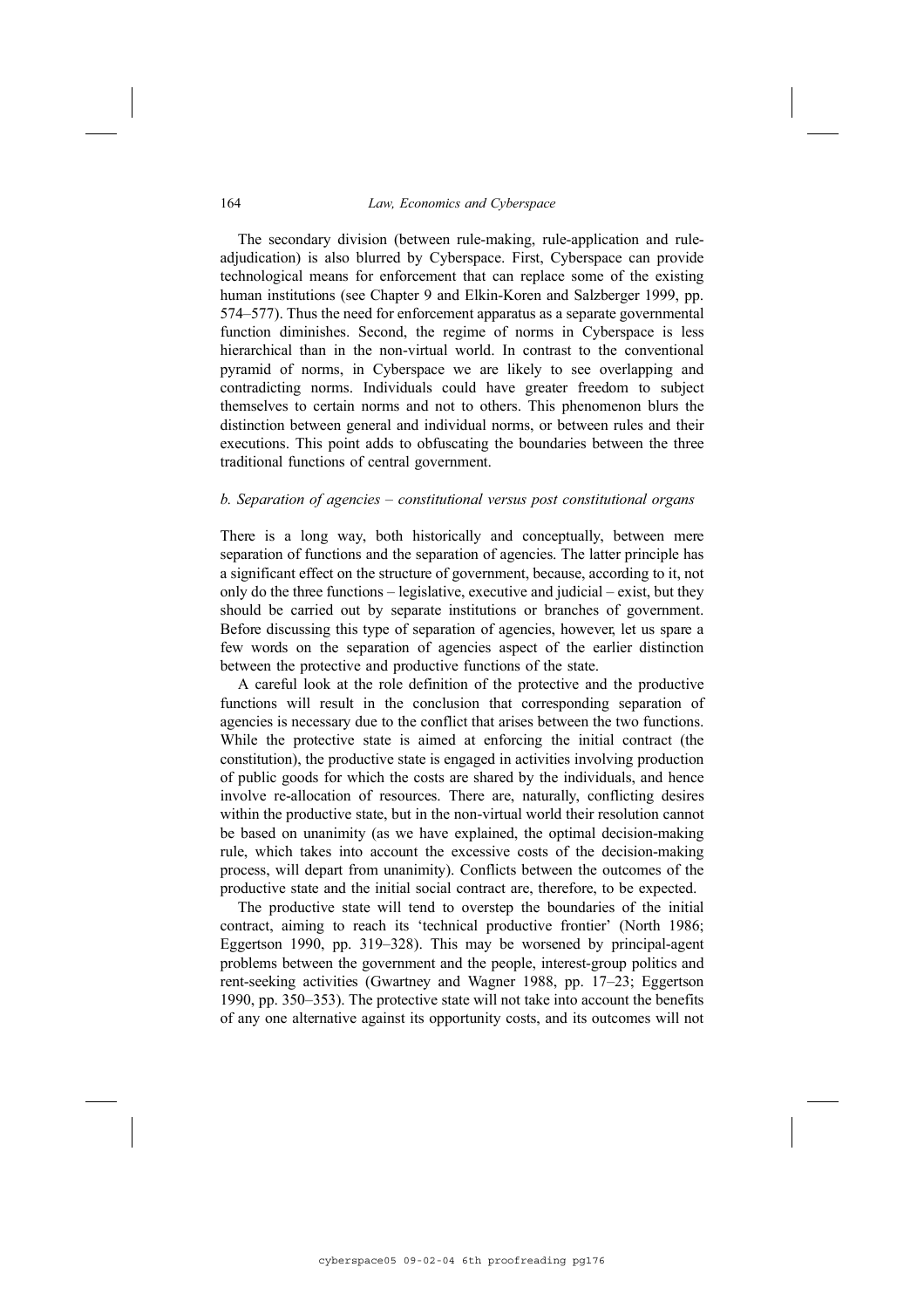necessarily be the set of results which best represent some balance of opposing interests (Buchanan 1975, pp. 68-70). Even if the productive state will be guided by utility maximization or wealth maximization, it will not compensate those who become worse-off from the decisions, because their votes will not be needed to pass decisions (unlike the case where unanimity is required for passing a decision). For these reasons, it is desirable to separate the agencies assigned to fulfill the protective and the productive functions.

Parliaments in the physical world are the main institutions of the productive state. Separating the protective and productive agencies means that parliaments should not be given constitution-making powers. The constitution is aimed at limiting the powers of the parliament, and it will not perform its tasks if it is drafted and approved or amended only by parliament.

In the post-constitutional stage, the protective function is of a judicial nature, and in most Common Law countries it is indeed assigned to the judiciary; but it is distinguishable from the role of the judiciary within the productive state. Indeed, in many Civil Law countries, the protective function is assigned to a body such as a constitutional court, which is not perceived to be part of the ordinary judiciary. This distinction between the regular court system and the constitutional court makes sense vis-à-vis the rationales for separating agencies of the productive and protective states. The constitutional court has to be independent from the post-constitutional organs of the state, but accountable to the people. The regular courts, whose main task is to adjudicate disputes between individuals, must be independent from the public, but less so from the post-constitutional organs of government.

Cyberspace, as specified above, blurs the distinction between the productive and protective states, and this should also have bearing on the need for separate agencies. Furthermore, even under the assumption that some sort of separation of functions is needed, the necessity for separating agencies diminishes. The problems with the productive state in the non-virtual world are toned down in Cyberspace, as (1) rent-seeking problems decrease, due to the low costs of collective organization and (2) agency costs are lower due to the improved technological methods of principals to monitor their agents. To this, one has to add the ability in Cyberspace to shift the decision-making rule of the productive function from simple majority towards unanimity, as well as the low exit costs of shifting from one normative regime to another.

### c. Separation of agencies - Legislature, executive, judiciary

Let us return to the more familiar separation of agencies between the legislature, executive and judiciary, which can be seen as a division of powers within the productive state. The productive state can be perceived, from a microeconomics perspective, as a micro-decision unit (like a firm) or perhaps as a set of micro-decision units (like an industry), producing primarily public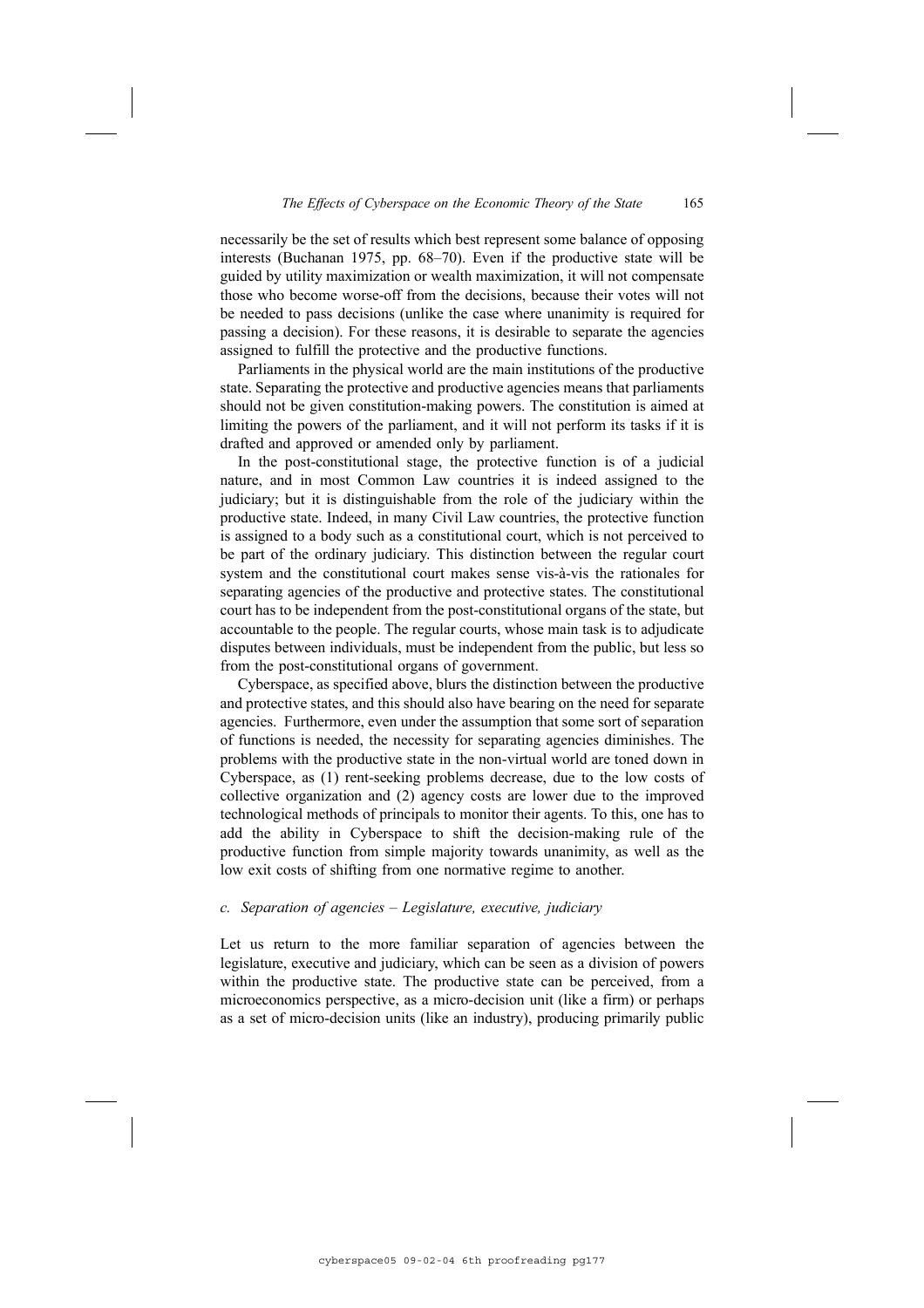goods. In this context, separation of agencies is connected to the monopoly problem (Silver 1977; North 1986; Whynes and Bowles 1981). The concentration of all governing powers in the grasp of one authority creates a vertically integrated state, which has monopoly powers, or even discriminating monopoly powers. Monopolies cause inefficiency and a distorted division of wealth between the producers and the consumers, i.e. in the case of the state between the government and the citizens.

There are several possible ways to promote competition in the case of the state as a monopoly: the existence of other states, to which it would be possible to emigrate, namely the 'exit' option (Hirschman 1970), a federal structure (Tullock 1969; Posner 1987, Mueller 1996), and the separation of agencies. These forms of promoting competition can be regarded as substitute measures. Thus, a more accessible exit option can soften the need for separation of powers. Likewise, a federal state weakens the need for a rigid separation of powers. As we have noticed before, Cyberspace increases the possibility to use the exit option, at least with regard to some sort of public goods (e.g education, culture, community services). This means that in the Cyberian era, the necessity of a strict separation of agencies might be weaker than in the traditional world.

It is important to note that the rationales for separation of functions and for separation of agencies are different. Theoretically, one could devise a structure of government in which separated agencies are performing similar functions. It can be argued, however, that in the non-virtual world, de-monopolization through separation of agencies assigned to carry out the various functions (every agency performing a different function), or a vertical disintegration of the state, would be efficient, as derived from a basic rule of economics - the rule of specialization and trade. But separation of powers can also increase the production costs due to a combination of higher communication costs and reduced costs of non-optimal operation (Posner 1987, pp.11–14).

The efficacy of separation of agencies and its correspondence to the separation of functions, therefore, will also depend on the size of the society or jurisdiction (Silver 1977). It can be argued, for example, that American-style separation of powers does not suit smaller countries. This may be one explanatory factor for differences in government structures across the world. This constraint disappears when we talk about possible future Cyberian political entities. Geography does not have any importance in Cyberspace, and the number of citizens in a Cyberian community can be worked out to the optimal number more easily than in the traditional world.

In the non-virtual world separation of agencies, when vertical (within the central government), rather than horizontal (federalism), can, in fact, increase the monopolistic powers of the government vis-à-vis the general public, by diminishing the quantity of public goods produced (Brennan and Hamlin 2000). In other words, when a monopoly is broken up into several firms, each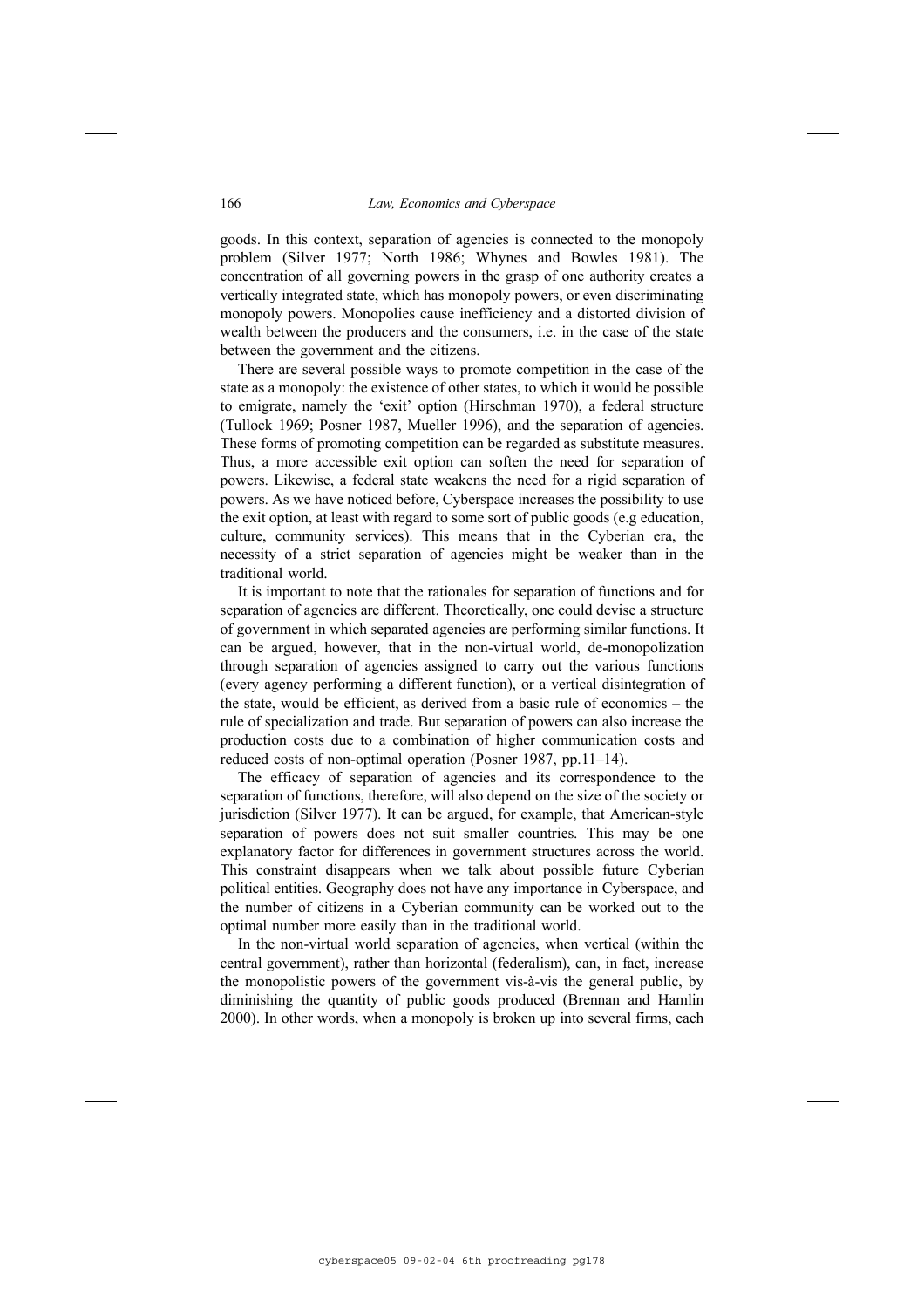producing a different ingredient of the final product, the monopolistic exploitation of consumers rises. Only competition in the production of the same ingredients achieves desirable results. Thus, separation of agencies itself does not guarantee desirable results from the point of view of the public wellbeing. Only certain kinds of separation  $-$  in which the separated organs are fulfilling together some overlapping functions  $-$  will achieve the desirable results. This component will be analyzed in the last point of this skeleton argument.

Lower transaction costs in Cyberspace abolish the need for a federative structure or horizontal separation of powers, as was observed by Dennis Mueller (1996, p. 77–78), writing to justify federalism:

In a world of zero-transaction (decision-making) costs, and in which unanimity rule is used in the national (highest) legislative level, no other level of government would be necessary. All collective decisions for all citizens could be made in a single legislative body formed of representatives from across the entire country.

Mueller's insight should be extended to vertical separation of powers. Unanimity and zero transaction costs diminish the rationale for separation of agencies. Therefore, to the extent that transaction costs in Cyberspace are lower, the justification for separation of agencies is reduced.

There is another important rationale for separation of agencies – diminishing agency costs. As we have seen above, the democratic system is a kind of a compromise or a second best option, which is the result of the need to transfer powers from the people to a central government, and at the same time place the government under the control of the people in a way that would not be too costly. In this sense, it was probably appropriate to describe democracy as the least bad system of government. The main problem of the transmission of powers to a central government, leaving only periodical control, is agency costs, which are caused by the differences between the incentives of the agents – the politicians – and the incentives of the principals – the citizens.

There are three typical categories of costs involved in a principal-agent relationship: bonding costs, monitoring costs and residual loss (Jensen and Meckling 1976). In the case of central government (agent) and citizens (principals), the residual loss is the dominant element. This loss is created by the mere fact that the rulers-politicians seek to maximize their own utility by gaining more powers (or materializing their private ideologies), instead of maximizing the population's well-being (Michelman 1980, Backhous 1979). One way to reduce these agency costs is to divide the agency into separate subagencies, creating different incentives for each. In that way, while legislators act to maximize their political powers and chances of re-election, administrators and judges have different incentives, as a result of different institutional arrangements. If this is the case, the reduction of agency costs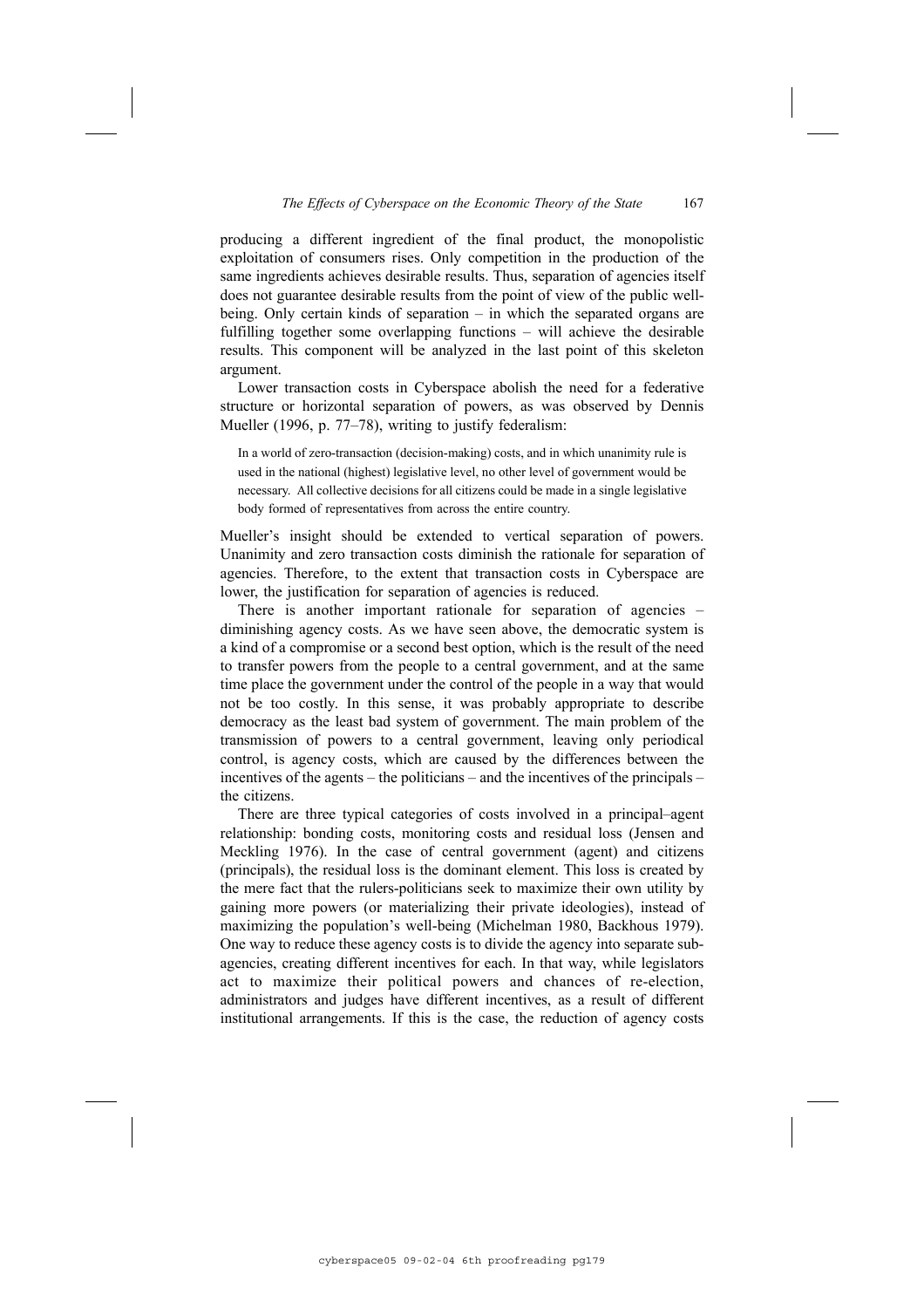would be more significant if the division of powers were not only by separation of agencies but also by assigning each agency a different governing function (Macey 1988). Here, we are getting closer to the classical idea of separation of powers.

The economic history explanation (e.g. North, 1981) of the political changes in seventeenth and eighteenth-century Europe, among them the emergence of separation of powers, is a particular example related to the theoretical explanation above. In a nutshell, this explanation focuses on the financial crises of the early nation states, which brought the rulers (the monarchs) to seek loans from the public. One of the methods to gain the confidence of lenders in the government's commitment to honor its credit was the creation of other governmental agencies, including an independent judiciary, which were assigned to enforce these contracts in an impartial manner. The emergence of representative government is also associated with this explanation.

This rationale may hold when we consider relations between different Cyberian entities. In other words, some separation of agencies to credibly commit a Cyberian community might be beneficial, and thus desirable. One sort of such separation can be separation between bodies whose major aim is economic profits and those who are not geared primarily to maximize profits. The regulation or government of Cyberspace through the code or its architecture is one of the bold examples for this insight. Cyberspace, much more than physical political forums, is regulated by its architecture, or by the code. This code was originally designed by the US army with the goal of decentralization and by university professors whose aim was to create an egalitarian, democratic, open and deliberative forum. Today, Cyberspace is captured more and more by economic powers whose interests are very different. Since the code is a significant source for the government of Cyberspace, it can be argued that there is a pressing need for some separation of agencies in the regulation and rule of Cyberspace.

This conclusion is, on the one hand, in sharp contrast to the call for traditional governments to leave Cyberspace alone to its own anarchic development. On the other hand, our conclusion does not necessarily endorse heavy regulation of the economic players in Cyberspace and their prevention from regulating through the code and technological innovation. The separation of agencies approach endorses competition between the economic forces and non-economic governing forces (which in Cyberspace can be performed by the community of all users). Regulation should, therefore, focus on enhancing technological freedom, enabling competition among different technologies, and preventing anti-competitive economic and technological strategies.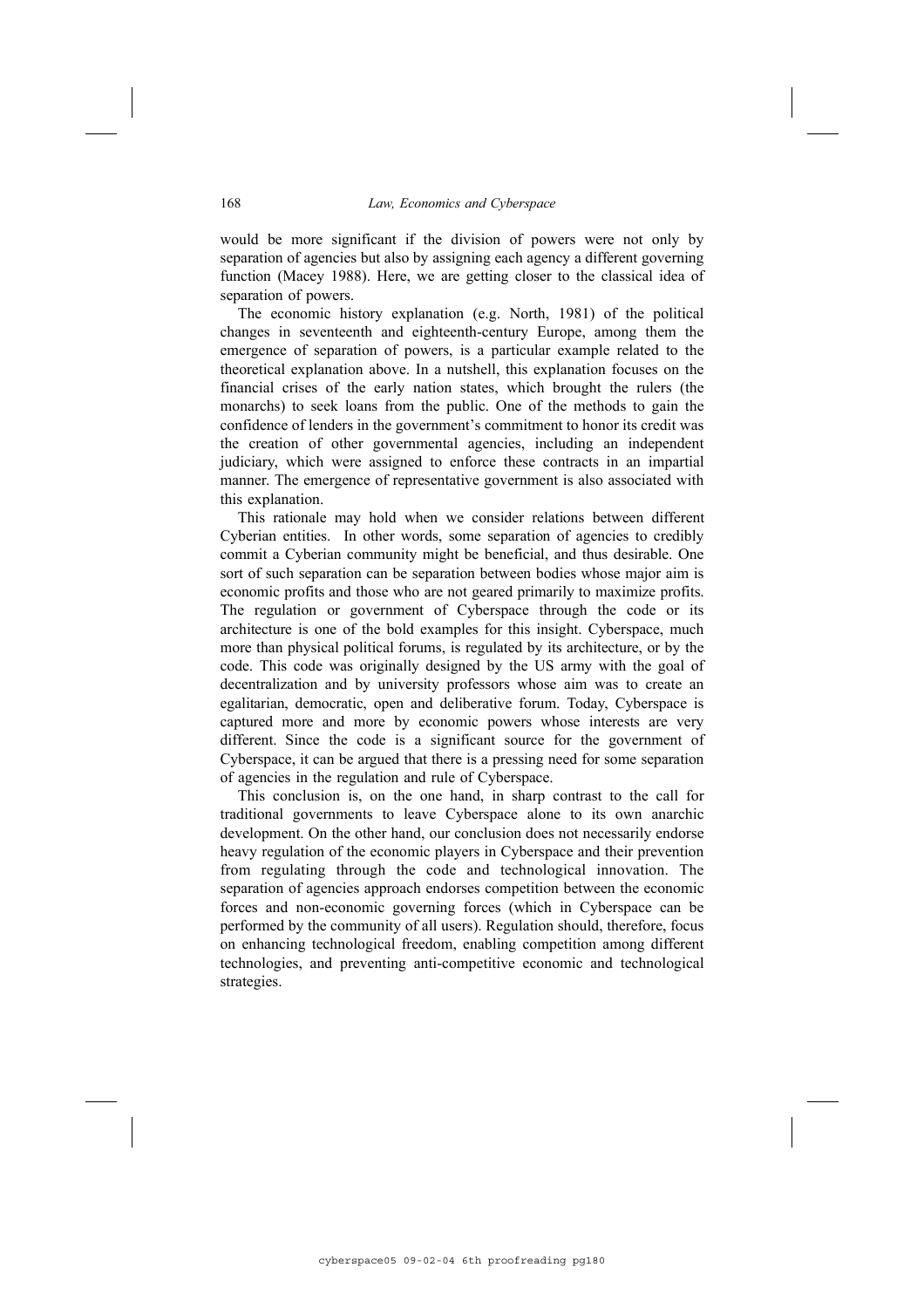#### The Effects of Cyberspace on the Economic Theory of the State

169

#### d. Separation of Persons

Separation of persons is considered the third fundamental element in the pure doctrine of separation of powers (together with separation of functions and of agencies), and the most dramatic characteristic of it (Marshall 1971, pp.  $97-100$ ). This element was, in fact, already incorporated into our analysis of separation of agencies, because economic analysis is based on individuals and their rational-personal choice. This choice (or the utility function) is crucially dependent upon exogenous circumstances. Thus, choices made by government personnel are dependent upon the branch of government in which they work. In other words, in the context of economic analysis, there is no meaning to establishments and institutions without their human operators. Likewise, there is no meaning to the analysis of individuals' behavior without examination of the institutional arrangements and incentives mechanism to which they are subject. Thus, separation of agencies is meaningless unless separation of personnel is an integral component of it. This applies equally to the separation of persons in the context of separating the constitutional and post constitutional agencies. Thus, there is no meaning for such separation, from an economic analysis point of view, if the composition of the constituent assembly is identical to the composition of a parliament, or that parliament also functions as a constituent assembly.

This does not mean that only lawyers should be part of the judiciary and only bureaucrats should work in the executive. There are legal systems (especially in Continental Europe) in which a mixture of professionals in the different branches of government is encouraged, and from our perspective this may even be more efficient. Separation of persons merely means that no one should be part of more than one branch of government at the same time. This is not a trivial requirement, as it appears at first glance. In many systems, such separation of persons does not exist, when, for example, cabinet members can and in some systems must also serve as parliament members.

We noted before that separation of agencies might reduce agency costs, which are the result of the government-citizens (agent-principals) relationship. One way of achieving this is different representation structures for each of the branches, which can increase the people's control over the government and the interplay between particular and general issues on the public agenda and between short, medium and long term interests. Without separation of persons, a significant share of these advantages would fade away. The desirability of separation of persons is further derived from the optimal relationships between the powers, as will be explained below. The American system, which uses the advantages of different representation structures, is also quite strict about this

The most notable example is the Lord Chancellor in Britain, who is a member of all three branches of government.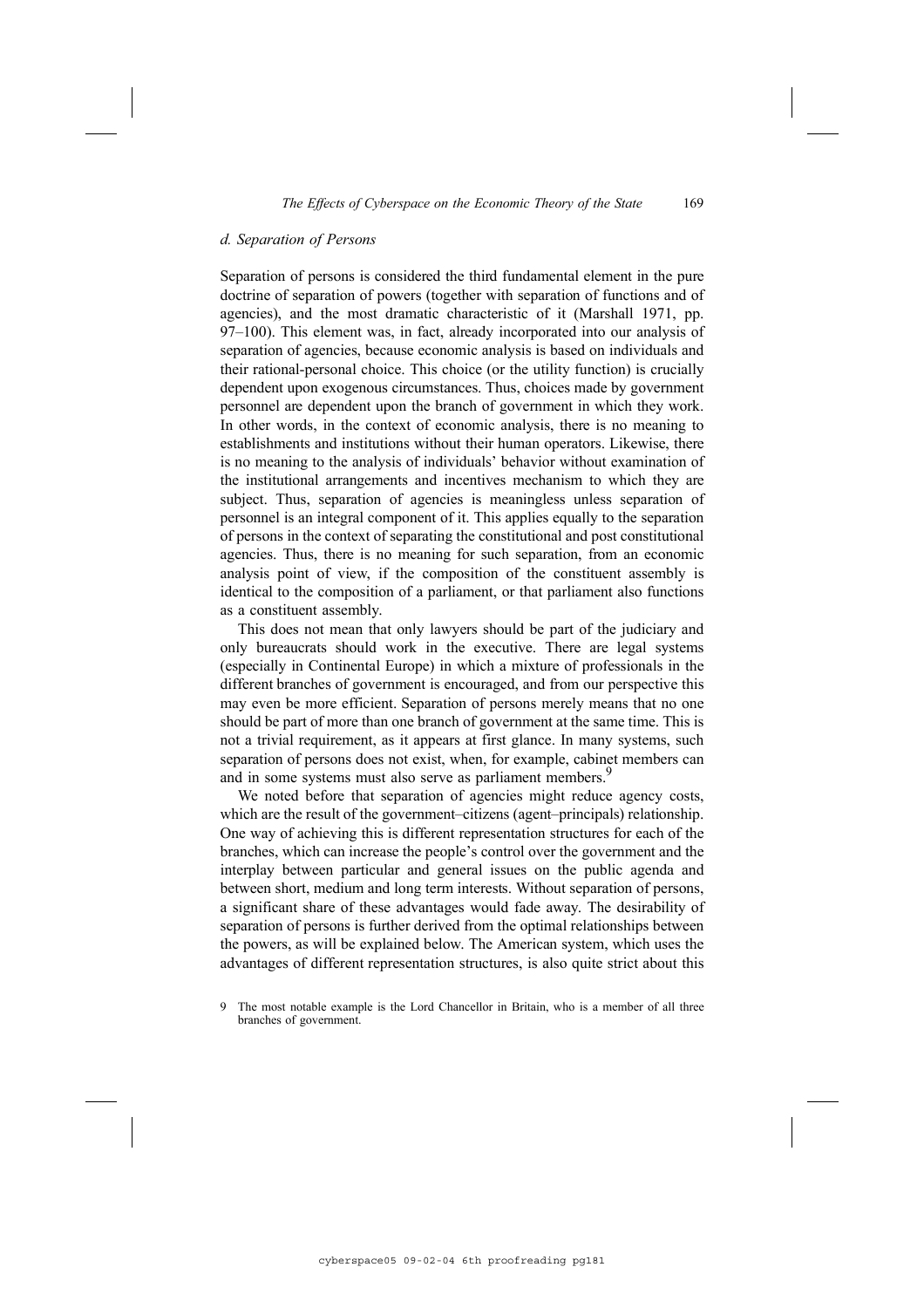element of separation of persons. The Vice President is the only top figure who is part of more than one branch of government.

Since we concluded that in Cyberspace the urge for separation of agencies of both types - constitutional versus post-constitutional, and legislature, executive and judiciary – is decreased because of the ability to maintain direct rule by consensus or near consensus, the need to separate persons correspondingly decreases too. In addition, when applying the argument for separation of persons to Cyberspace, we have to bear in mind that Cyberspace transforms not only the notion of collective communities, but also that of the individual, who is the basic unit for liberal philosophy of the state and for economic analysis. In the non-virtual world, the basic unit of reference – the individual  $-$  is one physical person. In Cyberspace, the individual is a username with a password and an electronic address. There is no strict correlation between the Cyberian individual and non-virtual individual, as the same physical individual can appear in Cyberspace as several entities, each with different identification features and a different character. Cyberspace allows multiple representations of the same physical individual, as well as a single virtual representation of several physical individuals. The separation of persons, which is central to the traditional theory of the state, is, therefore, significantly muted in Cyberspace.

#### e. The Relationships Between the Powers

The most controversial element of the desirable structure of government is the relationships between the separated powers or branches of government. There are at least two distinct, though interrelated, questions here: (1) to what degree separation of powers is advantageous (this question involves the issue of delegation of powers); and (2) what is the degree of freedom or independence that we ought to assign to each of the branches. The former question relates mainly to functional separation; the latter relates to institutional separation (separation of agencies). These questions are strongly interrelated in the sense that there could be a great deal of trade-off in different combined solutions to them.

Judicial review can serve as a good example. The conventional debate concerning judicial review is usually within the boundaries of the second question: should the legislature and the executive be controlled by the judiciary, and if so, to what extent? But this issue could also be raised in the framework of the first question. In this context we would first ask whether judicial review is part of the legislative or the judicial function. If it is seen as part of the legislative function, we will have to ask whether the allocation or delegation (Salzberger 1993) of the powers to participate in rule making to the judiciary is desirable or legitimate (Salzberger and Voigt 2002a).

The two extreme approaches to the second question are the independence approach or the pure doctrine of separation of powers, on the one hand, and the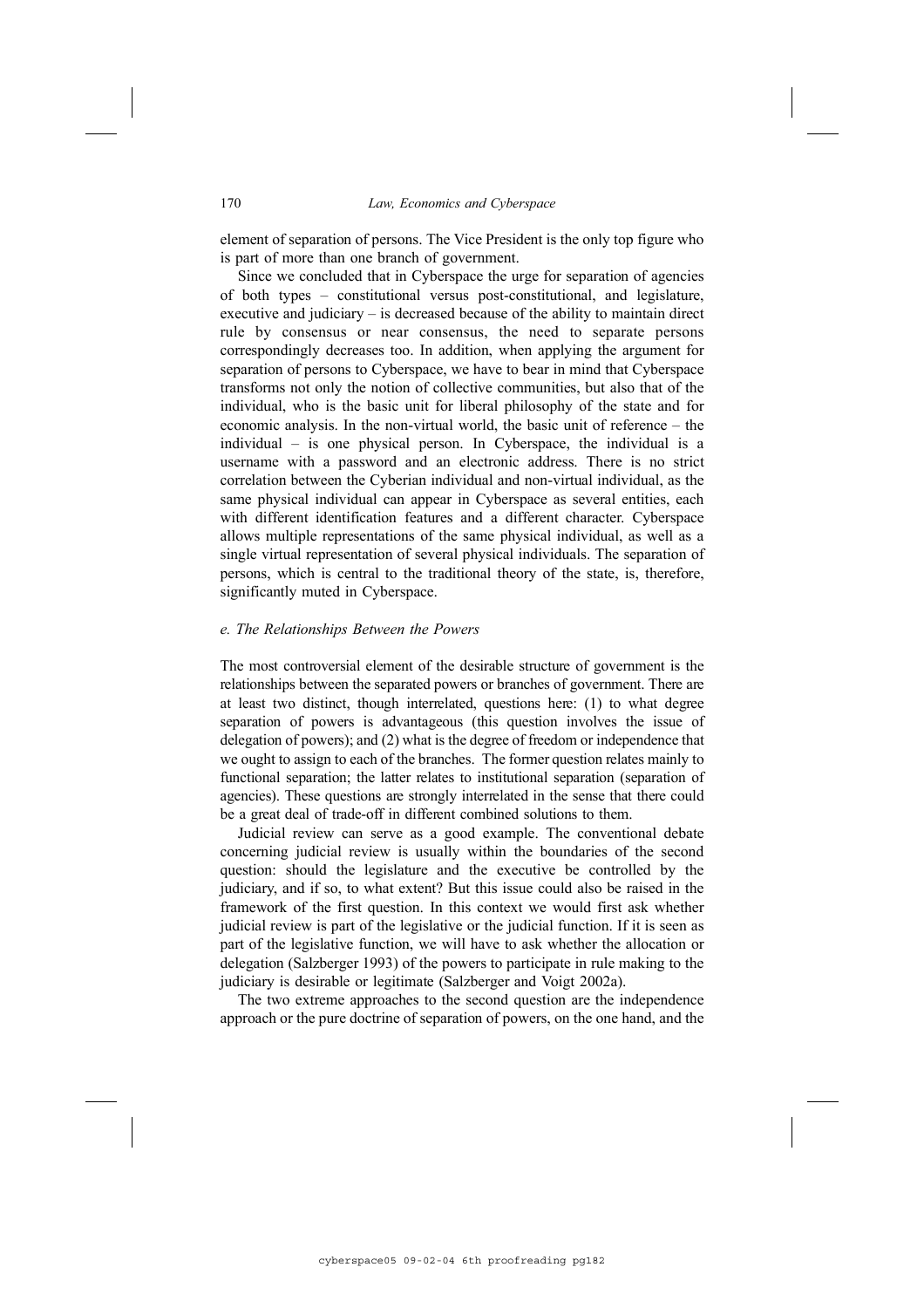checks and balances approach, on the other hand (Yassky 1989; Vile 1967; Marshall 1971, pp. 100–103). Analytically these two approaches can refer to the functional level, which is directly related to the first question about sharing powers (or delegating powers), or to the institutional and personal levels, i.e. the accountability of agents in each branch to those in the other branches, or to both levels.

It is possible, for example, to argue that an optimal structure of separation of powers would adopt the checks and balances doctrine with respect to the functional level, and the independence doctrine with regard to the personal level. This is the underlying idea behind the American form of separation of powers: on the one hand, every collective decision of one of the branches of government is subject to approval or review by the other branches. On the other hand, it is very difficult for one branch of government to remove any of the agents in other branches. Thus, in contrast to popular perception, the checks and balances approach is adopted in the USA only on the functional level, while independence (or pure separation) is adopted on the personal level. In contrast, in most European parliamentary democracies, there is no independence on the personal level. The members of the executive are accountable to the legislature and the Prime Minister has the power to dissolve Parliament. Likewise, appointment and promotion of judges is under the power of the executive. But there is relatively more independence on the functional level. For example, the legislature cannot review appointments within the executive, and legislation is not subject to a veto by the executive.<sup>10</sup>

The theoretical framework for analyzing these questions is, again, transaction costs and decision-making costs on the one hand, and agency costs on the other hand. A smaller degree of independence is inclined to raise the former costs but reduce the latter ones, and the optimal level may depend on variables including the size of the jurisdiction (Silver 1977), and the representation structure of each branch. Cyberspace, as indicated before, is expected to decrease both transaction costs or decision-making costs and agency cost. Thus, while the need for different branches of government to balance and monitor each other decreases, the costs involved in such conduct also go down. The rationale for monitoring and balancing weakens, and the increased decision-making costs are just a secondary result of the non-virtual state's need to tackle agency and monopolistic costs. Therefore, one may conclude that Cyberspace should ease the need for a strict mechanism of checks and balances between the different branches of government.

As to the first question about the degree and rigor of the desirable separation, the solution might be a result of a cost-benefit analysis, or, more

<sup>10</sup> In most European countries legislation is subject to judicial review, but not by the regular judiciary. The reviewing body is a special constitutional court, which cannot be identified fully with the judicial branch of government.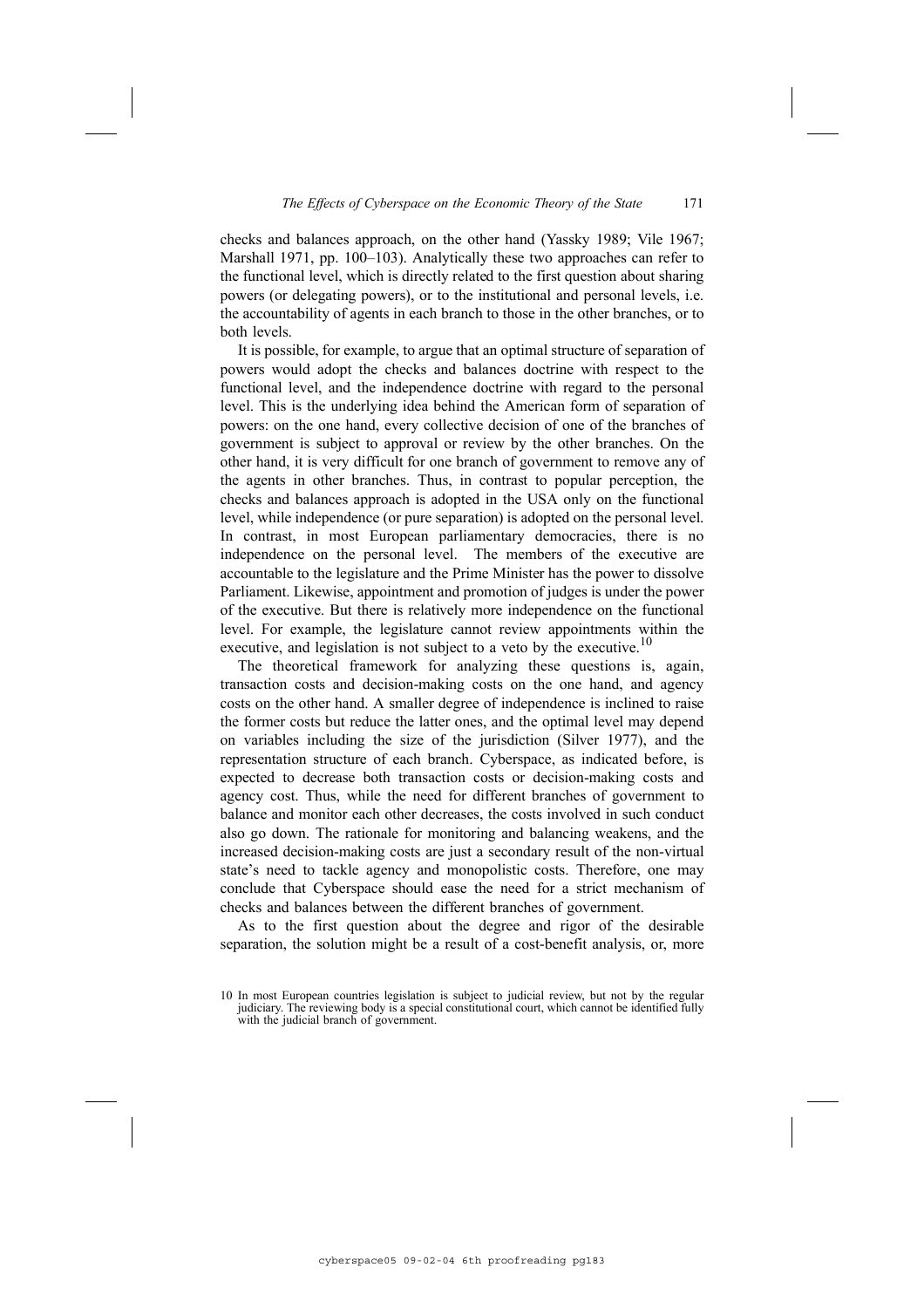accurately, a comparison of cost analysis. This analysis is the second stage in a theoretical hierarchical decision-making model. Let us take, for example, the function of rule making. In the first stage of this model, we have to decide on the merits of a substantive issue – whether a certain decision is desirable at all. In the second stage, we have to decide which of the three branches of government can make the decision most cheaply. The costs include both transaction costs (the costs of the decision-making process) and agency costs (Aranson, Gellhorn and Robinson 1982, pp.  $17-21$ ). In making general rules, we may expect that the legislature would be the most expensive with respect to transaction costs, but the least expensive regarding agency costs. This might not be the case with minor, secondary or more particular rules. If it is, one can conclude that separation of powers (or, rather, separation of functions) should not be absolute. Cyberspace enables new mechanisms for creating rules and it blurs the distinction between rules and particular decisions. Hence, again, its effect on a theory of the state level points toward a less rigid separation of powers.

Another factor, connected to transaction costs of decision-making, as well as to agency costs, which should be considered when deciding the degree of separation or the degree of functional independence, is the theory of collective decision-making. The theory of Social Choice taught us that majority rule, which is usually employed by legislatures in the non-virtual world, might bear the grim results of cycling or arbitrariness. One method for ameliorating this situation is to allow additional bodies to take part in decision-making, bodies that have different decision-making processes, incentives and representation structures. The legislative veto and judicial review in the American system can be seen as performing this task (Tullock 1981; Aranson, Gellhorn and Robinson 1982; Mayton 1986; Moe 1990; Salzberger 1993), and indeed some scholars argue that they were designed for this purpose.

The conclusion drawn from this consideration is, again, the rejection of the 'pure' doctrine of separation of powers, in favor of some degree of powersharing and functional dependency. It is important that the institutional structure and division of powers would be specified in the constitution; otherwise they would be subject to the same problems of cycling and arbitrariness and thus unstable. A constitution ought to reflect unanimous decisions, and therefore is not subject to the problems of majority rule (Eggertson 1990, pp. 70–74). But if in the new Cyberian world we can change the dominant decision-making rule (also in the post-constitutional stage) from simple majority toward unanimity, the rationale for separation of powers is moot, and the crucial debate in the traditional world with regard to the desirable relations between the powers is much less significant.

A sharp analysis of the relations between the powers of government was offered recently by Brennan and Hamlin (2000). They show how 'strategic' separation of powers (pure separation) leads to exactly the opposite results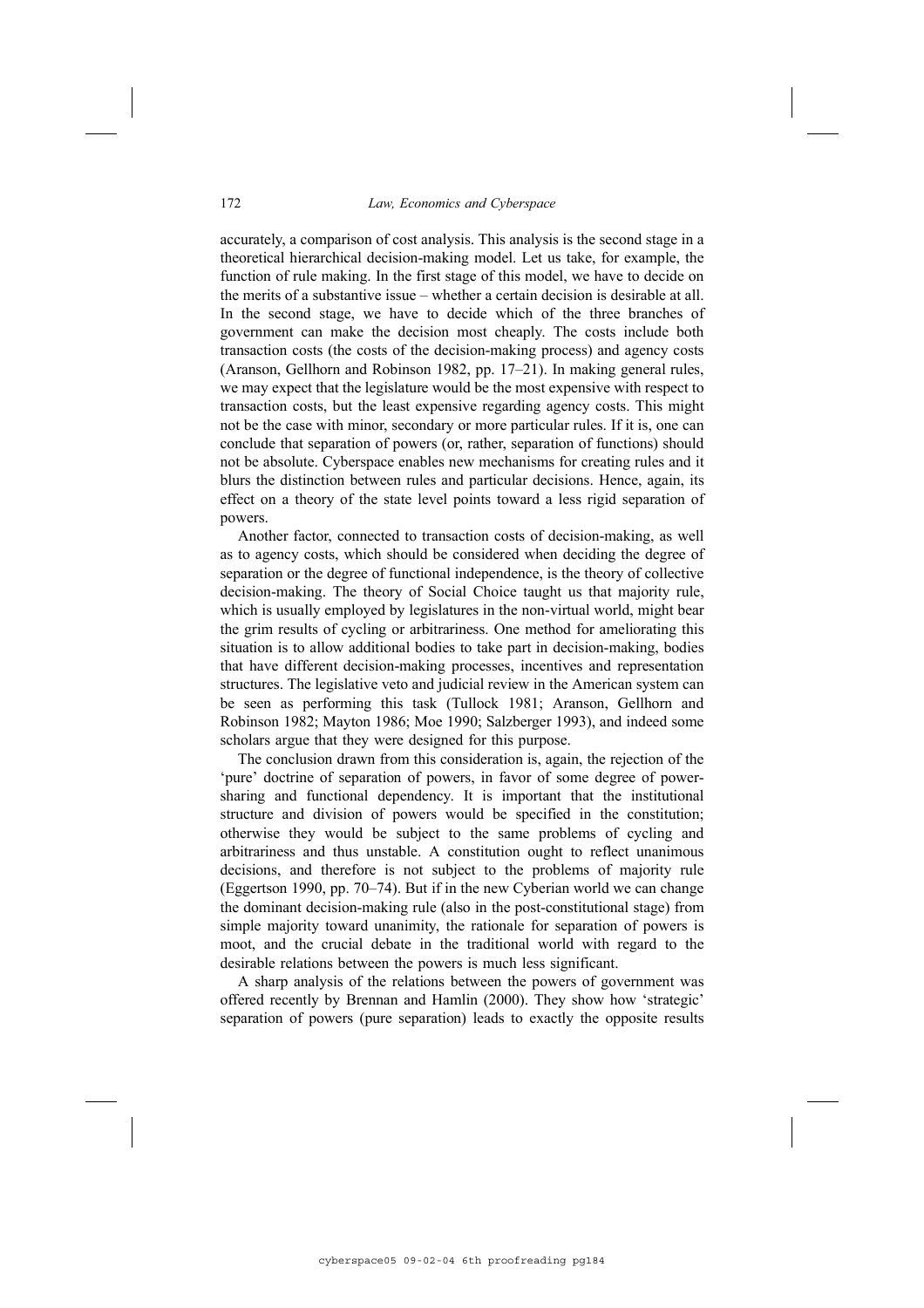#### The Effects of Cyberspace on the Economic Theory of the State  $173$

from the point of view of the population's welfare from 'competitive' (check and balances) separation of powers. While the former will reduce the quantity of the public goods supplied to increase government gains, strengthening the monopolistic powers of government and exploitation of the public, the latter will increase competition and improve the public welfare.

The interrelations between the branches of government can digress from the protective function to the productive function of the state. It is possible to advocate, for example, as some do, checks and balances within the protective state or with regard to 'ultimate power', and independence or pure separation within the productive state, or with regard to 'operational power'. In other words, it can be suggested that the checks and balances model be employed to enforce the initial contract, but within this contract each power be given full autonomy. Again, since Cyberspace is likely to blur the boundaries between the protective and the productive state, the need for co-existence of different types of separation of powers is diminished.

To summarize, separation of powers is the major tool of liberal democracies to compensate for the shift from unanimity to majoritarianism and from direct democracy to representative democracy. Cyberspace enables us to operate more direct democracy and more consensual or super majoritarian decision-making and rule-making processes. This, in turn, invalidates some of the rationales for separation of powers and diminishes the magnitude of others. As the structurally crafted and structured separation of powers in the physical world and especially, the establishment of mechanisms of checks and balances are costly themselves, the Cyberian state will need less structured separation and fewer checks and balances mechanisms. These elements will evolve naturally from the decentralized and the somehow anarchic nature of the new Cyberworld.

# 4. SUMMARY

We tried in this chapter to present the major difference between Liberal and Republican theories of the state as resulting from a presupposition with regard to individual preferences, and whether these are exogenous or given or internal to the collective decision-making process. Maybe Cyberspace should be a trigger for broadening the economic theory of the state, to incorporate such traditional Republican views of the state, which until now were considered as external to the economic theory of the state. This, however, requires fresh economic thinking and modeling, which is beyond the horizons of this chapter.

We still live under the governance of the Liberal Democracy paradigm. Netanel (2000, p. 407), summarizing the literature, defines Liberal Democracy as

...a political system with representative government elected by popular majority, the rule of law enshrined to protect individuals and minorities, and a significant sector of